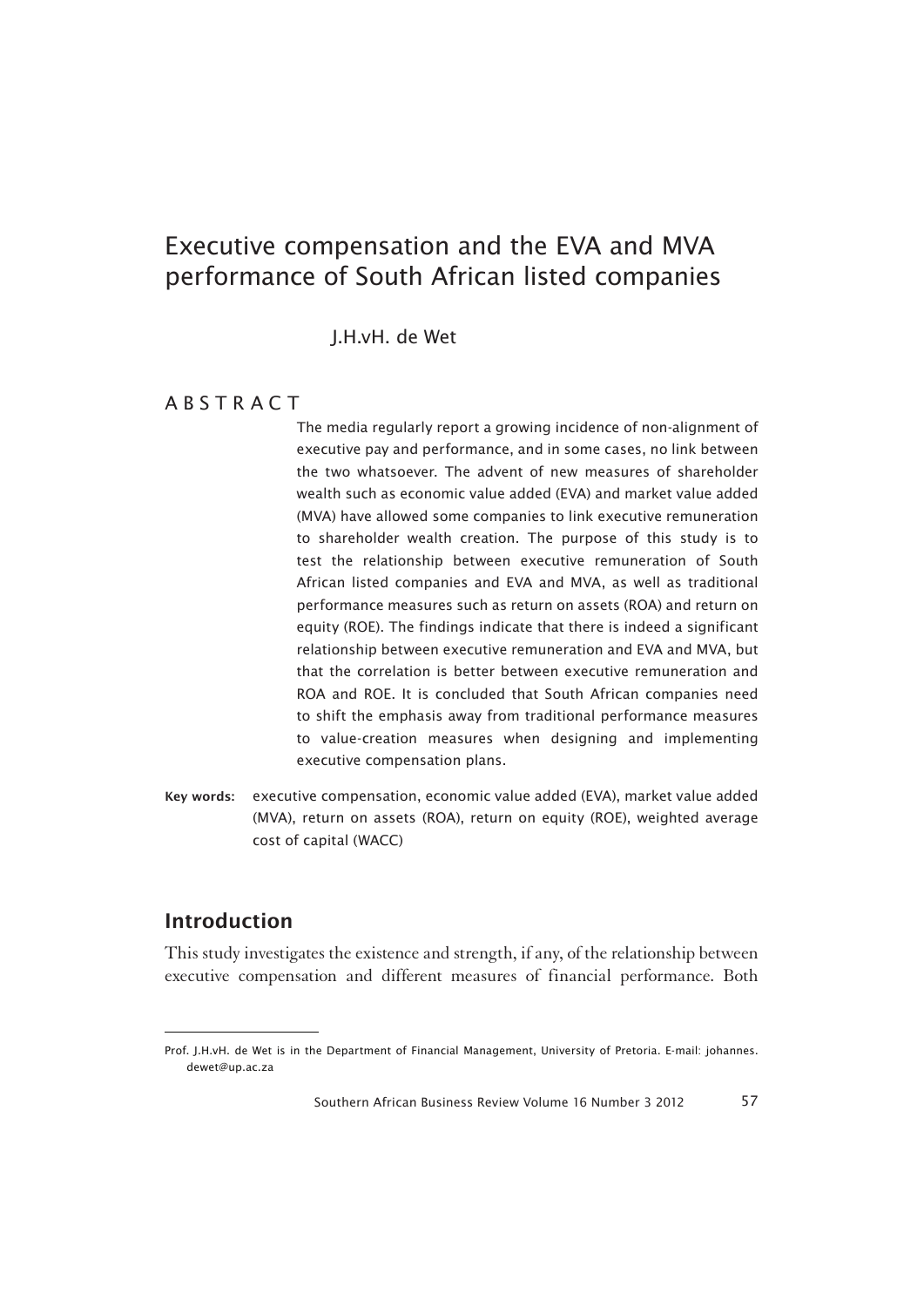traditional accounting measures such as ROA and ROE and the newer shareholder value-creation measures such as EVA and MVA are used as independent variables that impact on executive compensation. Based on a sample of South African listed companies and data for the five years from 2006 to 2010, it was found that there is a significant relationship between executive remuneration and EVA and MVA, but that there is a stronger relationship between executive remuneration and ROA and ROE.

In recent years, few issues have sparked more ongoing controversy than executive compensation. The topic of executive pay has been highly publicised in the media for some time, and a large volume of research related to it has seen the light, with the bulk of contributions coming from the USA, Canada, the UK and Europe. In the wake of the economic recession that took hold in 2008, some analysts such as Mueller (2006: 625) cited excessive directors' remuneration as a key contributing factor. The remuneration of management comes in many different guises, which include basic salaries, bonuses, share purchase plans and share option plans, as well as other perks that are sometimes hard to quantify. Mueller (2006: 625) remarked that the Enron, WorldCom and Parmalat scandals involved, among other things, large loans to managers at negligible interest rates.

Colvin (2008: 12) referred to "CEOs getting staggering pay despite big problems at their companies" and the need for compensation to line up with performance. In an article entitled 'The wages of sin' by Xiaoning (2009: 12), it was reported that Chinese investors were outraged by reports of senior executives of loss-making companies who rewarded themselves with huge compensation packages. The same outcry against excessive directors' remuneration has been heard from across the globe, and South Africa has been no exception. Trump (2005) quoted South African executive pay analyst, Mark Bussin, asking, "Where has the link gone between performance and pay?" Rose (2009: 20) reported on directors of top South African companies receiving bonuses even when profits dropped by substantial margins.

### Structure of the paper

The paper is organised according to the following structure:

- Literature study;
- EVA and MVA as performance measures of choice;
- Research questions and hypotheses;
- Research method and data;
- Results and interpretation; and
- Conclusions.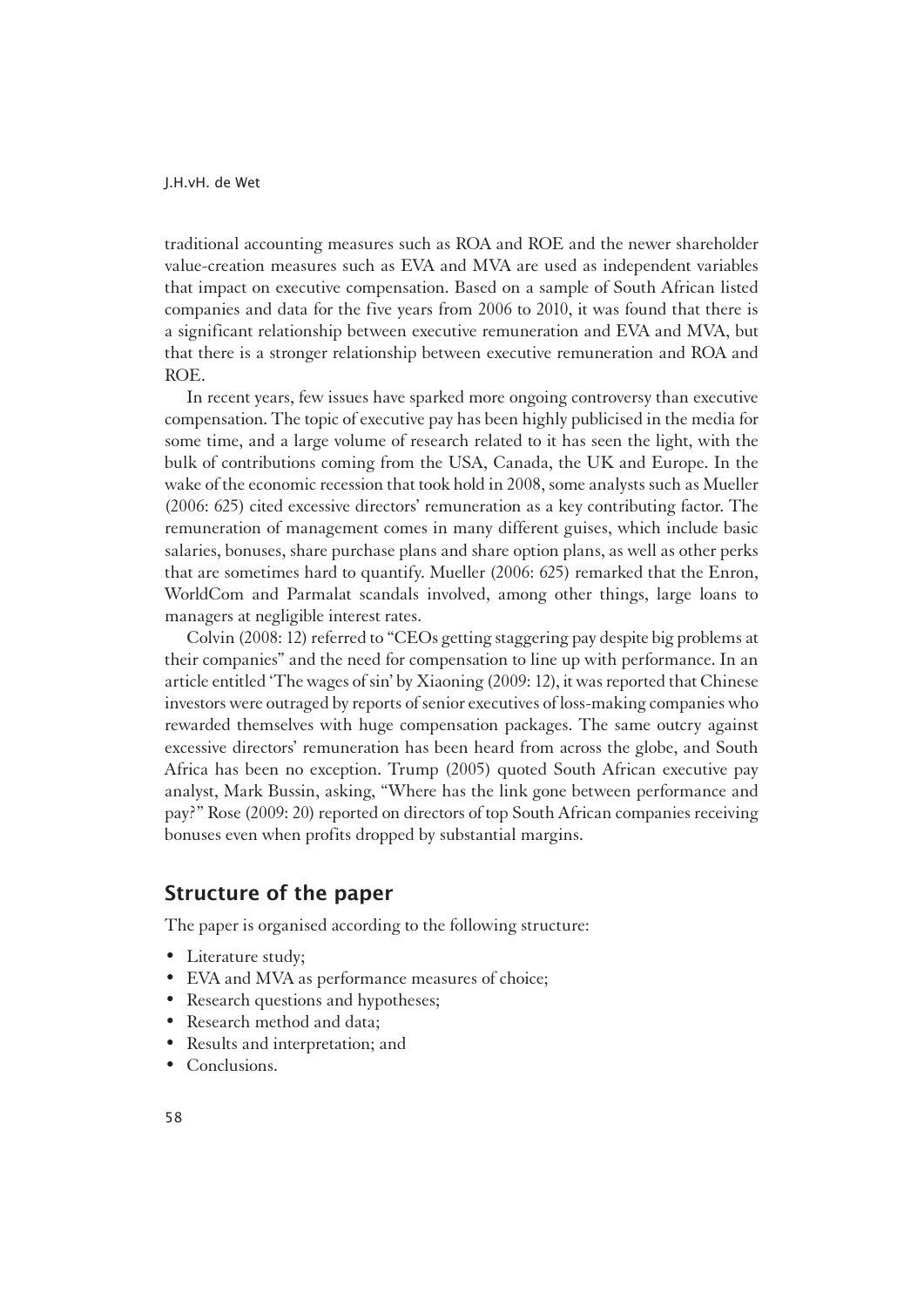### Literature study

1Agency theory, viewing the shareholders as the principals and the management as the agents, is the golden thread that runs through past research on executive compensation and performance. Jensen and Meckling (1976) found that even under the assumption that a manager owns all the shares of a company, he/she is unlikely to maximise the value of the firm. Agency costs, such as incentive schemes, are therefore incurred by companies to motivate management to act in the interests of the owners and maximise shareholder wealth on a sustainable basis. McKnight, Milonas, Travlos and Weir (2009: 22) stated that one way to reduce agency costs is to have effective corporate governance mechanisms. They also commented that the publication of Best Practices by the Cadbury Committee in the UK in 1992 resulted in a worldwide wave of reforms in the corporate governance systems. Fama (1980: 288), elaborating on agency problems, explained that the separation of ownership and control can be an efficient form of economic organisation. According to Fama (1980: 289), competition from other firms will cause a specific firm to spontaneously develop mechanisms that will efficiently govern the performance of the combined team of employees, as well as that of the individual members. Basu, Hwang, Mitsudome and Weintrop (2007: 75) reached the conclusion that overall, executive pay decreases as corporate governance structures become stronger.

Although agency theory has been the dominant force behind efforts to link executive pay and performance, there have been some researchers questioning the validity of this view. Bruce, Buck and Main (2005: 1504) argued that theoretical developments in institutional theory indicate that the agency theory view of pay and performance may be an overly narrow focus. They advocate the use of three theories as different 'lenses' to look at executive remuneration, namely the principal-agent, executive power and stewardship/stakeholder theories. According to McConvill (2006: 425), the stewardship theory postulates that managers focus on intrinsic rewards that are not easily quantified and concludes that the pay-for-performance principle is flawed because it fails to recognise the broader motivations of human nature. Dittman and Maug (2007: 303) concluded that the standard principal-agent model cannot explain observed executive compensation contracts.

Past research investigating the link between executive remuneration and performance reflects a lack of consensus (Bruce et al. 2005: 1493). In the ensuing sections, some of the research sources supporting the link between executive pay and performance are briefly overviewed. Murphy (1985: 40) found a strong link between executive compensation and corporate performance in terms of shareholder returns and growth in firm sales. Gomez-Mejia, Tosi and Hinkin (1987: 65) used chief executives officers' (CEO) pay as a proxy for executive compensation, and their study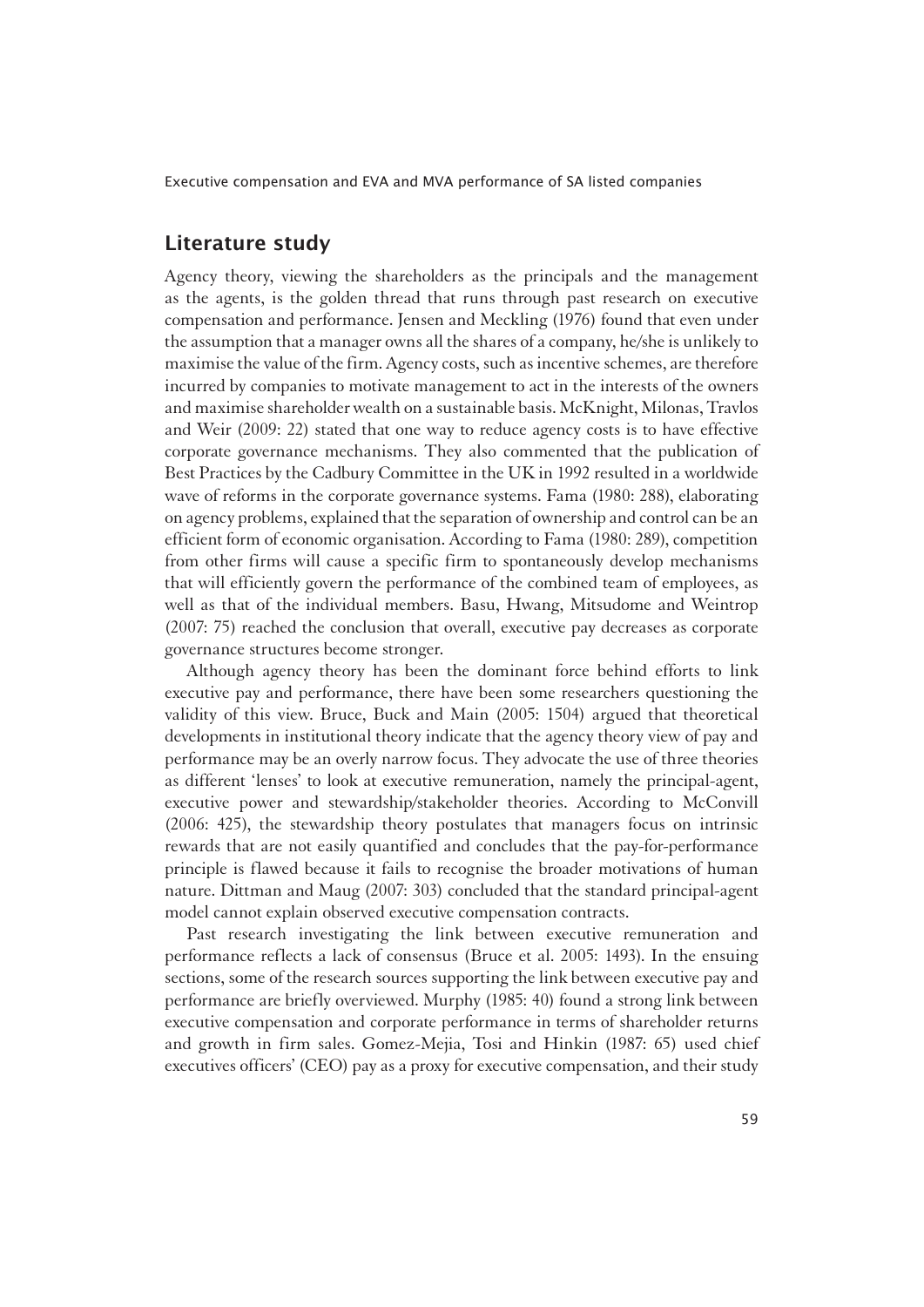concluded that CEO pay is more responsive to performance in owner-controlled firms with dominant shareholders. Main (1991: 227) found evidence of executive remuneration policy having an impact on the alignment between the interests of executives and those of shareholders. In a study by Conyon, Peck and Sadler (2000: 15) based on companies listed in the UK for the period 1985 to 1995, the findings indicated that directors' pay is positively related to shareholder returns, but not to earnings per share (EPS).

Fatemi, Desai and Katz (2003: 177) found executive remuneration to have a strong positive relationship with MVA and a weaker positive relationship with EVA. The links between executive remuneration and both MVA and EVA were found to be better than for traditional performance measures such as ROA. In a study by Merhebi, Pattenden, Swan and Zhou (2006: 495) on the remuneration of Australian CEOs, a positive and statistically significant pay–performance relationship was found. These results were reported to be consistent with international findings for firms in the USA, UK and Canada. Zhu (2007: 218) used a database of 986 listed Chinese enterprises and found a positive correlation between top management remuneration and ROE, total assets and the numbers in top management. Kato, Kim and Lee (2007: 52) documented a significant relationship between the cash compensation of Korean executives and stock market performance. Buck, Liu, and Skovoroda (2008: 15) reported that the pay–performance elasticity for Chinese companies was almost identical to that of similar findings in the USA. Cunat and Guadalupe (2009: 504) found that in the banking and financial sectors, deregulation and the increase in competition led to more reliance on performance-related pay. Frydman and Saks (2010: 2131) disclosed in their study of a long-term perspective of executive compensation from 1936 to 2005 that the relationship between pay and firm size was weak between the 1940s and the 1970s, but that the relationship has been much stronger since then as managerial incentives increased.

Some researchers did not find significant positive links between remuneration and performance. For instance, Jensen and Murphy (1990: 261), after analysing the remuneration of 2 000 CEOs, concluded that the relation between CEO wealth and shareholder wealth "was small and had fallen by an order of magnitude in the last 50 years". O'Neill and Iob (1999: 74) analysed Australian listed companies and found that there was little evidence to suggest a consistent trend linking executive pay to company performance. Alshimmiri (2004: 117) investigated the real estate investment trust (REIT) sector in the Arabic Emirates and found that there is a negative relationship between cash managerial remuneration and firm performance in terms of ROA and ROE. Abdullah (2006: 172) reported that directors' remuneration in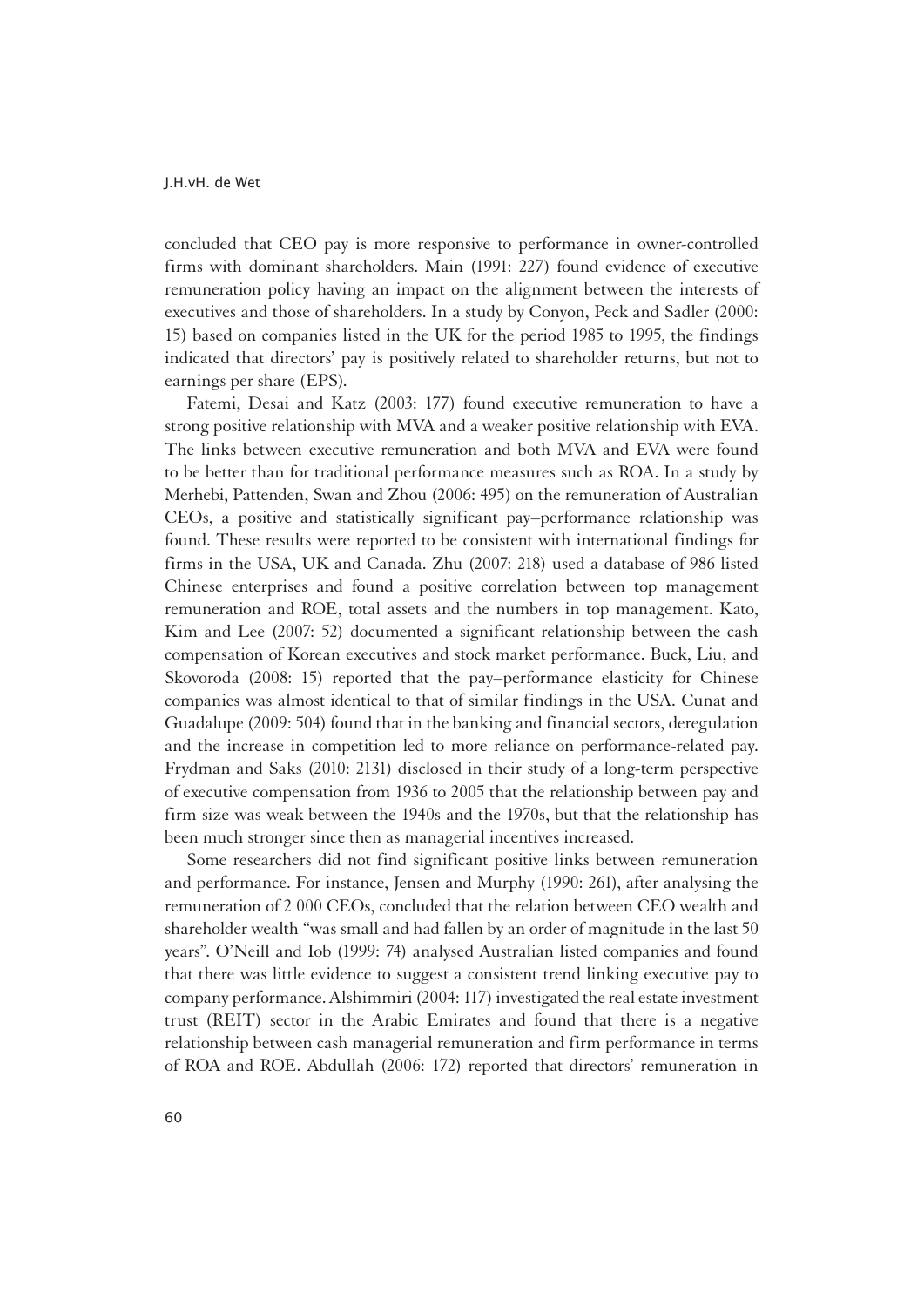Malaysian companies is not associated with profitability as measured by ROA, but is related to growth and size.

Mueller (2006: 625) commented that managerial incomes in the USA increased by far more than could be accounted for by increases in managerial productivity in the 1990s. He also concluded that company size and not profitability is the best predictor of managerial compensation. Haynes, Thompson and Wright (2007: 793) also found that firm size has a significant impact on executive remuneration and that the responsiveness of executive pay to firm performance is much smaller than to firm size. In a study conducted in the Netherlands, Duffhues and Kabir (2008: 58) found no evidence of a positive pay–performance relationship and concluded that many directors receive pay for reasons unrelated to performance. Fernandes (2008: 40) performed a study on Portuguese companies and reported that there is no significant link between executive pay and shareholders' performance for companies with one or more non-executive board members. He did, however, find a positive pay–performance relationship for the subset of companies without non-executive board members. Gabaix and Landier (2008: 93) reported that CEO pay between 1980 and 2003 can be linked strongly to the sixfold increase in the market capitalisation of large companies during the period.

Other international research of note on executive remuneration is now discussed briefly. Pass (2003: 27), as well as Buck, Bruce, Main and Udueni (2003: 1723), researched the impact of long-term incentive plans (LTIPs) on performance in the UK. Pass (2003: 27) found that the majority of LTIP schemes were undemanding and rewarded average rather than exceptional performance. Buck et al. (2003: 1723) concluded that LTIPs were associated with reductions in the sensitivity of executives' total rewards to shareholder returns and therefore questioned their effectiveness. Simms (2004: 45) quoted Colin Melvin, corporate governance director at a UK pension management company, as saying, "… the entire system of executive remuneration in the UK is flawed and threatens the health of the economy" and, "The structure needs overhauling, and the unholy alliance of ambitious remuneration consultants, spineless remuneration committees, supine institutional investors and greedy executives needs recalibrating." Peng and Röell (2008: 175) found that optionbased executive compensation causes executives to focus too much on the short-term share price. Walker (2010: 472) also found that executive compensation in the United States is inadequately linked to long-term company performance.

Jensen and Murphy (2004: 98) undertook a comprehensive study of executive remuneration in the USA and suggested that there is "substantial evidence that we can do better in future" and that "the changes required to put the balance back in the remuneration system will not be easy to implement". Hovy (2005: 38) inferred that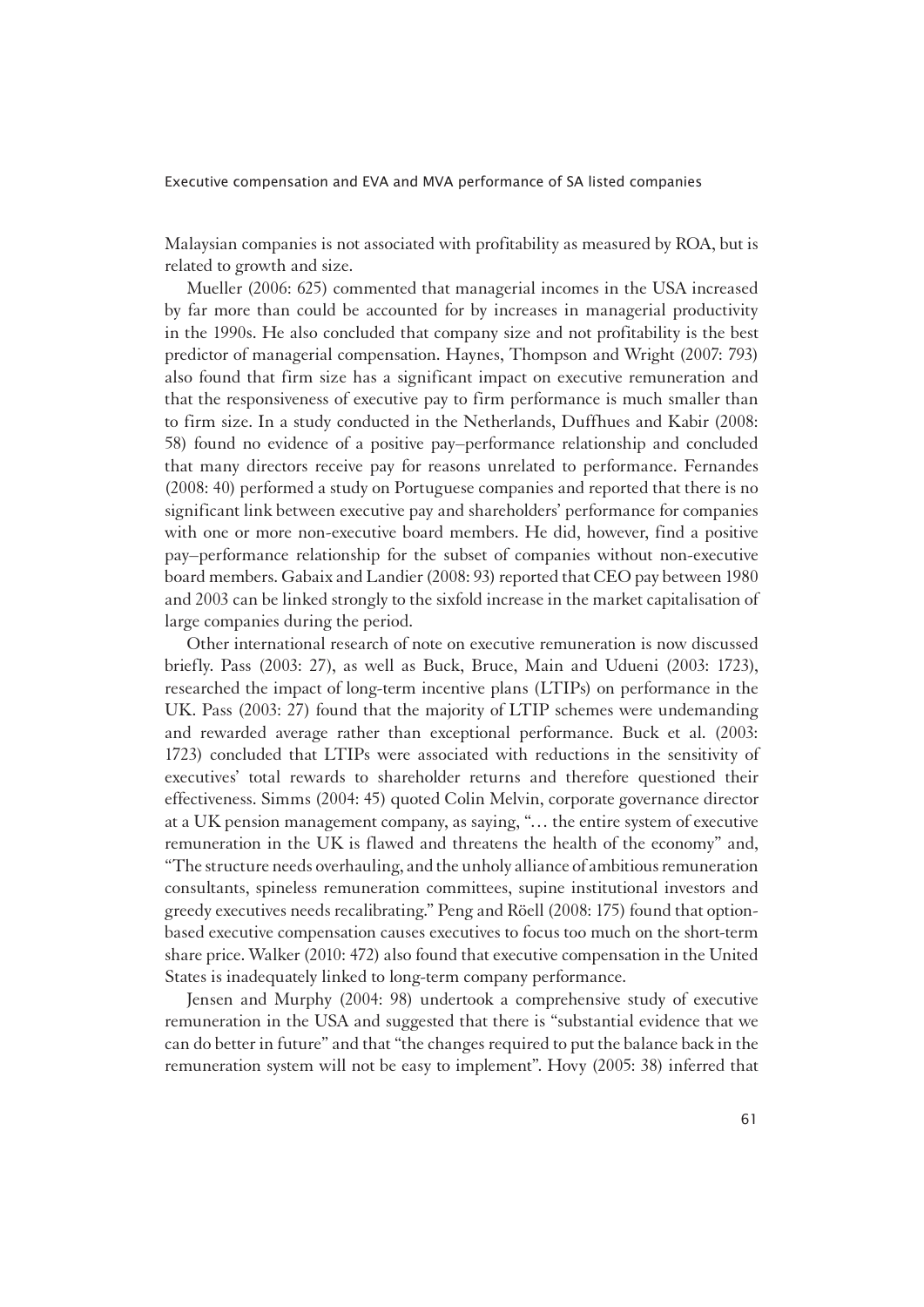global performance-based equity plans would, in the foreseeable future, be the most viable mechanism to align executive performance to shareholder wealth creation. Brick, Palmon and Wald (2006: 421) provided evidence of excessive executive compensation associated with firm under-performance. Wilkinson (2009: 41) expressed the opinion that it must be ensured that executives get the right rewards, in the right circumstances, for the right reasons. Sun, Zhao and Yang (2010: 780) commented that the pay–performance relationship appears to be the most studied topic in Asian research on executive compensation and highlighted numerous sources linking compensation to performance. Jensen and Murphy (2010) found that the structuring of compensation packages to provide big rewards for outstanding performance and meaningful penalties for poor performance has proved to be an elusive goal.

A brief discussion of local South African research on the topic is now given. Bussin (2003: 20) addressed agency theory and pointed out the need for appropriate corporate governance and transparency. Blair, Bussin and De Beer (2006a: 65) commented from a consultant's perspective that most South African executive remuneration schemes at the time did not include performance requirements that are properly aligned with shareholder measures. Blair, Bussin and De Beer (2006b: 27) advised that the best and most tax-efficient solution for a long-term mechanism is one where fully paid-up shares are financed through long-term cash bonuses. King (2009: 48) specified that companies should adopt remuneration policies and practices that create value for the company in the long term. Furthermore, these policies and practices should be aligned with the company's strategy, be reviewed regularly and be linked to the executive's contribution to company performance. The international accounting standard IFRS 2 (2009) became mandatory in South Africa on 1 January 2009; it specifies that an entity must reflect in its profit and loss and financial position the effects of share-based payment transactions, including expenses associated with transactions in which share options are granted to employees. Adherence to IFRS 2 not only ensures that companies disclose the full impact of the cost of sharebased remuneration, but also adds to the transparency required for good corporate governance.

Authers (2010), quoting from a new book entitled *Value* by a group of McKinsey consultants, concluded that it is 'crazy' to judge executives by earnings per share, or by their company's share price. Blaine (2010) quoted executive remuneration consultant Mark Bussin as saying that local South African banker remuneration is still conservative compared to international companies. Van Zyl Smit and Nel (2010) advised that remuneration policies should embrace the three basic principles of appropriateness, fairness and effectiveness and should be tightly aligned with the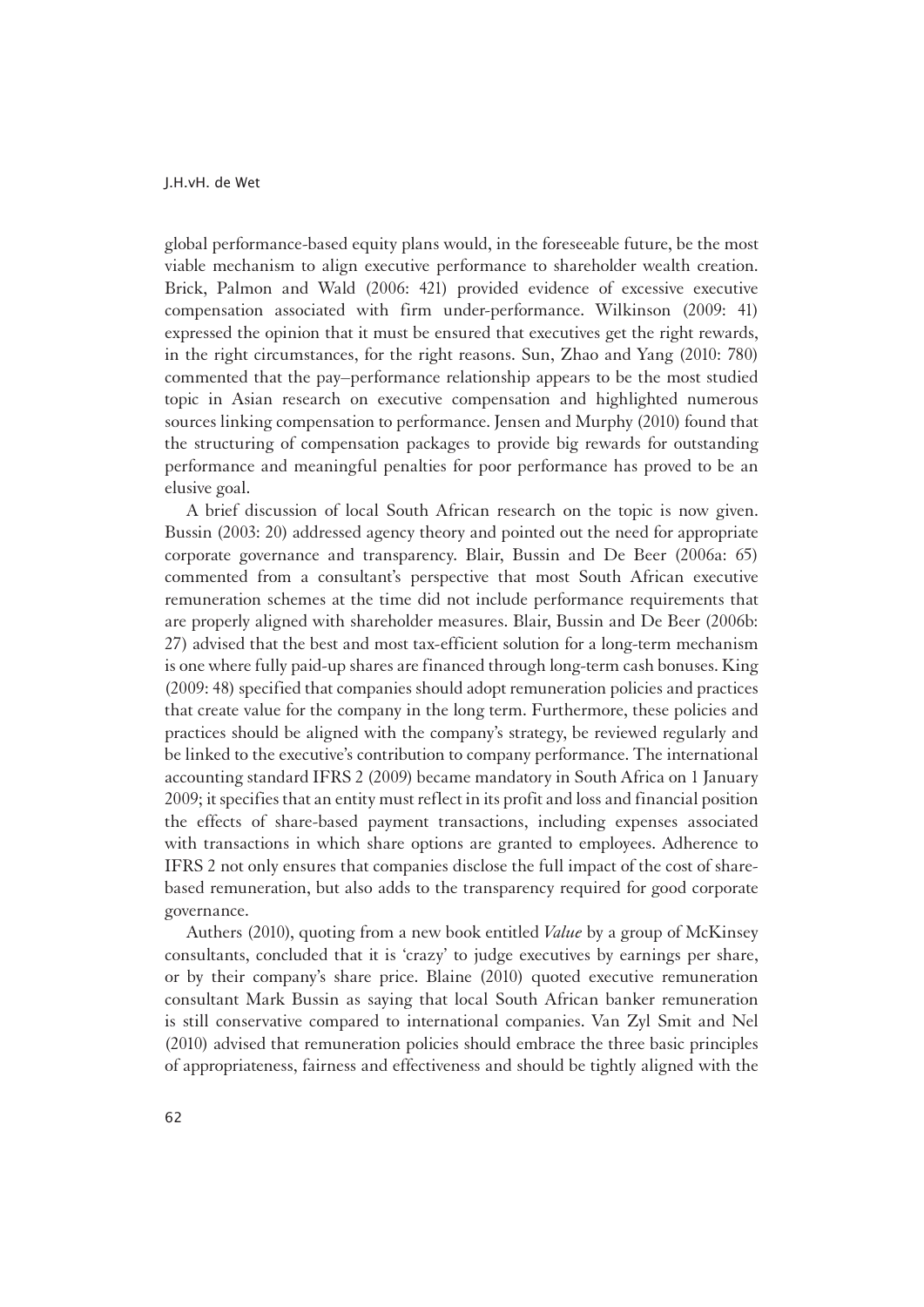long-term value and soundness of the firm. Audit and consulting group PWC (2011) stressed in their annual report on directors' remuneration that organisations must be able to indicate a clear link between the incentive awarded and the performance of the organisation.

In summary, it is clear that past research about executive remuneration and performance has yielded mixed, inconclusive results and that much creative thinking would be required in future to establish sound, innovative remuneration policies that are synchronised with the long-term strategies of firms. One is also left with the impression that performance will remain a key requirement in order to justify executive remuneration. In the next section, the ways in which performance can be measured more appropriately are discussed.

### EVA and MVA as performance measures of choice

The literature study reveals that past research on executive remuneration and performance, by and large, used traditional accounting performance measures such as EPS, ROA and ROE to measure corporate financial performance. The main flaws of these measures are that they do not reflect the risk involved to a company as embodied in the cost of own capital (equity) and that they are prone to manipulation. Ground-breaking work by Stewart (1991) and Stern (1993), working together in the Stern Stewart Consulting firm, introduced the concepts of EVA and MVA as better measures of corporate performance. EVA is an internal risk-adjusted measure of performance that takes into account the full weighted average cost of a company's capital; it yields a positive result if the company earns after-tax operating returns that exceed the cost of capital. MVA is determined by subtracting the adjusted book values of the fixed assets and net working capital from the market value of the shares and long-term borrowings. Theoretically, MVA is also the present value of all future EVAs (Stern 1993: 36). It must be borne in mind that MVA is affected not only by what the company does (EVA), but also by external factors that influence its share price and that the company has no control over. However, it is believed that companies that manage to earn positive and growing EVAs consistently will maximise their MVA in the long run.

Since the introduction of EVA and MVA, numerous research sources have concluded that EVA has a stronger correlation with MVA (or shareholder returns) than the other accounting measures tested. Those in support of EVA include O'Byrne (1996: 119), Uyemura, Kantor and Pettit (1996: 98) and Grant (1996: 44; 1997: 39). Ross (1998: 122), Ehrbar and Stewart (1999: 19), Krafft and Ravix (2005: 132) and Sharma and Kumar (2010: 205) provide anecdotal evidence of the widespread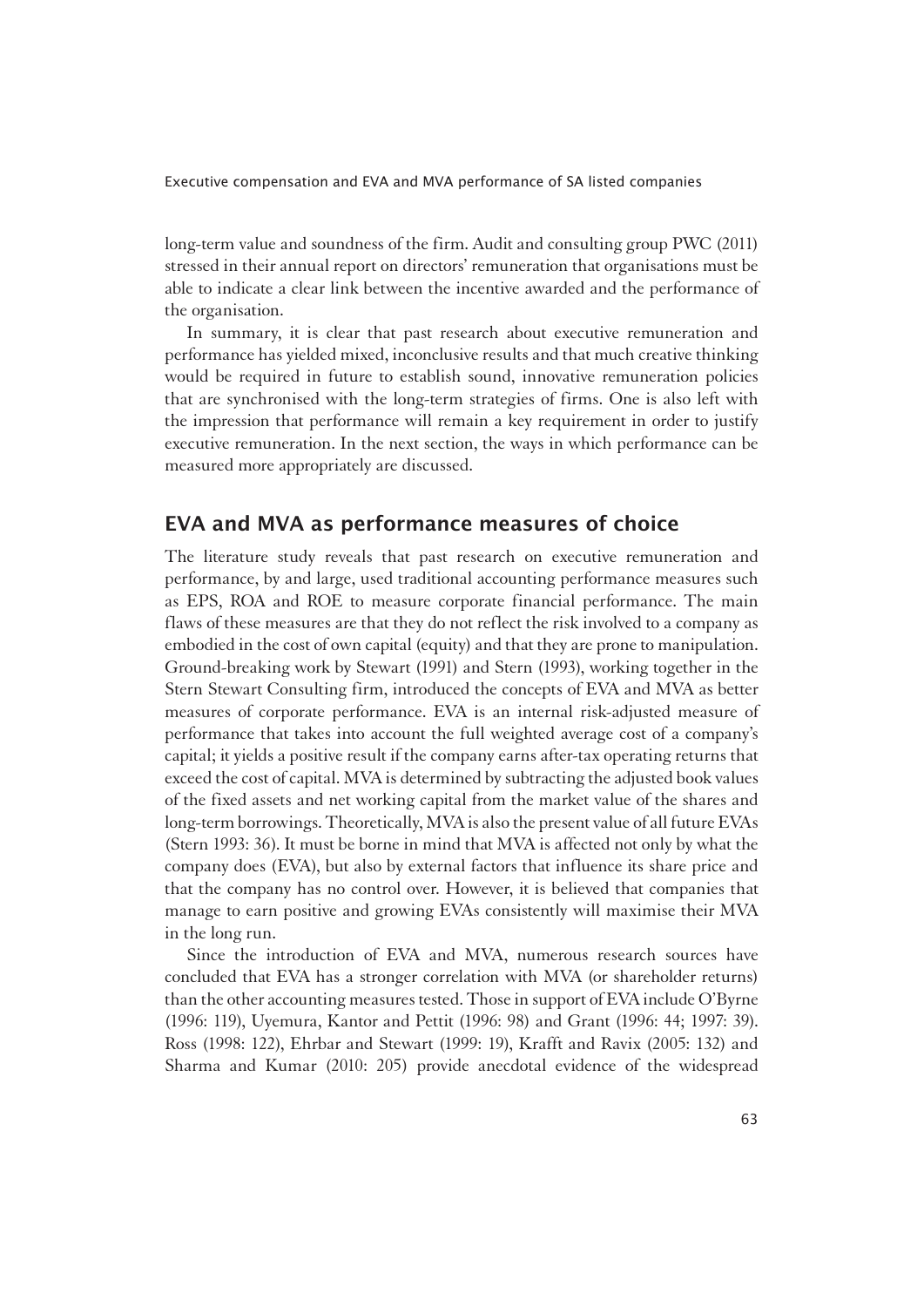implementation of EVA and MVA by top companies in the USA as well as Europe, Latin America, Asia, and even New Zealand and South Africa. However, following the initial strong support for EVA, some research results appeared, indicating that EVA does not in fact have superior explanatory power in relation to MVA, compared to the other traditional accounting measures. This category of researchers includes Biddle, Bowen and Wallace (1999: 69), and Kyriazis and Anastassis (2007: 94).

Fatemi et al. (2003: 171) produced some innovative work by classifying companies into four groups, depending on their level of EVA and MVA. Companies are first sorted into three groups of equal number in terms of both EVA and MVA. Then four categories are discerned, namely high EVA and high MVA (winners), low EVA and high MVA (holders of real options), high EVA and low MVA (problem children) and low EVA and low MVA (losers), as depicted in Figure 1.

| High       | <b>Problem</b><br>children' | 'Winners'                    |  |  |
|------------|-----------------------------|------------------------------|--|--|
| <b>EVA</b> | 'Losers'                    | 'Holders of<br>real options' |  |  |
| Low        | Low                         | High                         |  |  |
|            | MVA                         |                              |  |  |

Source: Adapted from Fatemi et al. (2003: 171)

#### Figure 1: EVA and MVA grid

The categorisation of companies according to the grid in Figure 1 will be used to determine whether there is a difference in the remuneration/performance relationships for the various groups of companies. In concluding the discussion of EVA and MVA, the author shares the view of Shiely (1996) and Fatemi et al. (2003: 161), who consider EVA and MVA to be reasonable proxies for the measurement of owner wealth maximisation while taking into account the relative risk-based costs of doing so. The research questions and hypotheses arising from the literature study are addressed in the next section.

### Research questions and hypotheses

The first research question is whether there is a positive relationship between executive remuneration and EVA and MVA. This hypothesis is therefore: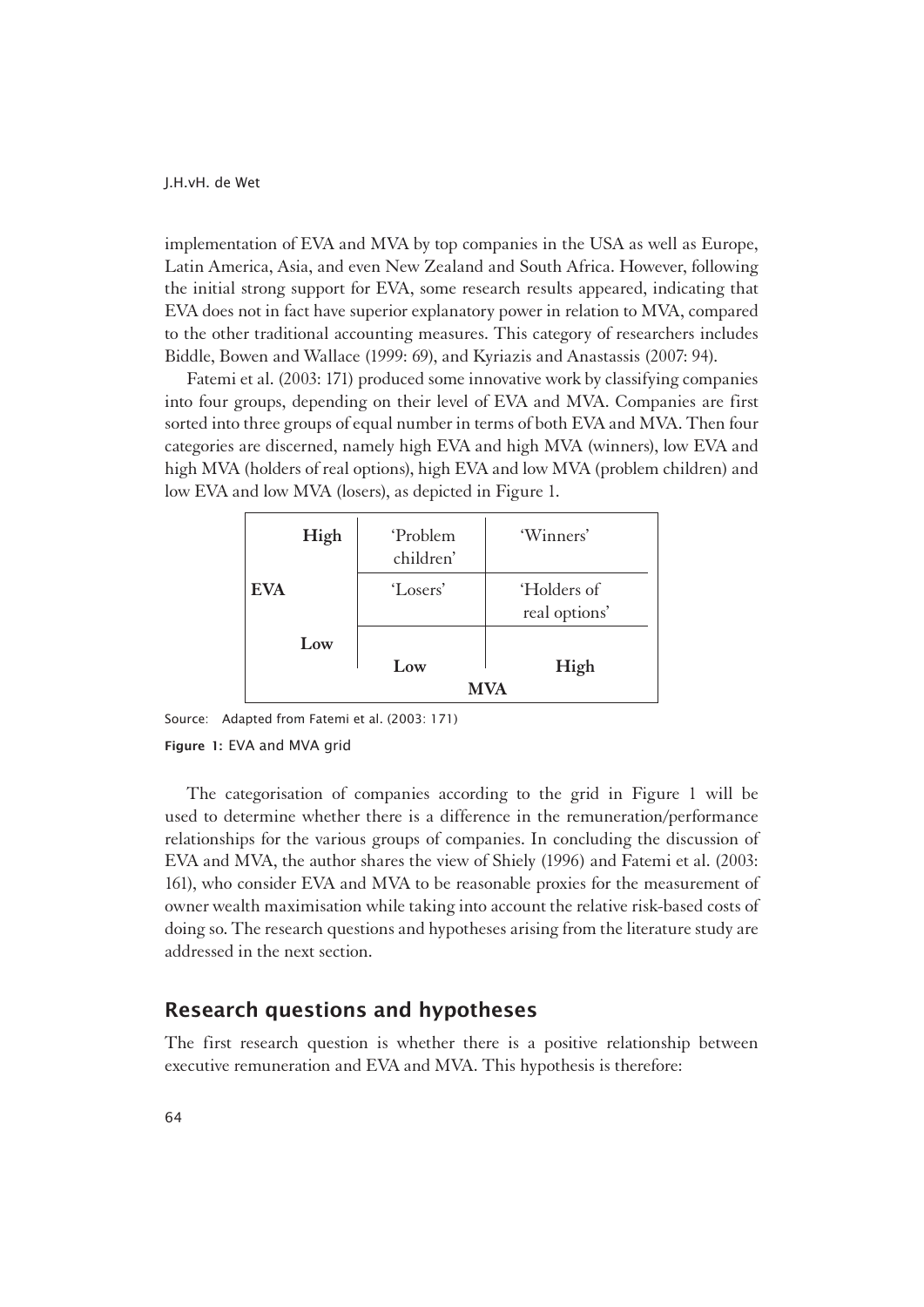#### *H1 = There is a statistically significant positive relationship between executive remuneration and EVA and MVA.*

A second related research question is whether the relationship between executive remuneration and EVA and MVA is stronger than for executive remuneration and the traditional measures of ROA and ROE. Therefore the second hypothesis is:

*H2 = The relationship between executive remuneration and EVA and MVA is stronger than that of executive remuneration and ROA and ROE.*

The third research question is whether the relative levels of EVA and MVA, according to the EVA and MVA grid, have an impact on the strength of the remuneration and performance relationships. The third hypothesis is therefore:

 $H<sub>3</sub>$  = There is a significantly different relationship between executive remuneration *and EVA and MVA for the four categories of companies.*

In the next section, the research method and data are discussed.

### Research method and data

The research method entails using data obtained from the financial data provider McGregor BFA and applying regression analysis to test the hypotheses as stated. Certain additional statistical tests are performed to test the robustness of the data. The companies selected for the study are all listed on the Johannesburg Securities Exchange (JSE) South Africa, and the period covered is the five-year period from 2006 to 2010.

The dependent variable, total directors' remuneration (TDR), includes basic salary and bonus, as well as other remuneration such as share-based payments and options. The five independent variables believed to influence directors' remuneration are ROA (after-tax percentage), ROE (after-tax percentage), standardised EVA (SEVA), standardised MVA (SMVA) and weighted average cost of capital (WACC). Both EVA, which is calculated as an annual amount in its raw form, and MVA, which is calculated as a cumulative amount in its raw form, were standardised in order to control for firm-size effects. The invested capital  $(IC_{\text{hee}})$  at the beginning of the year was used in the standardisation process as follows:

 $SEVA$  =  $EVA / ICbeq$  $SMVA$  =  $(MVA<sub>t</sub> - MVA<sub>t-1</sub>) / IC<sub>beg</sub>$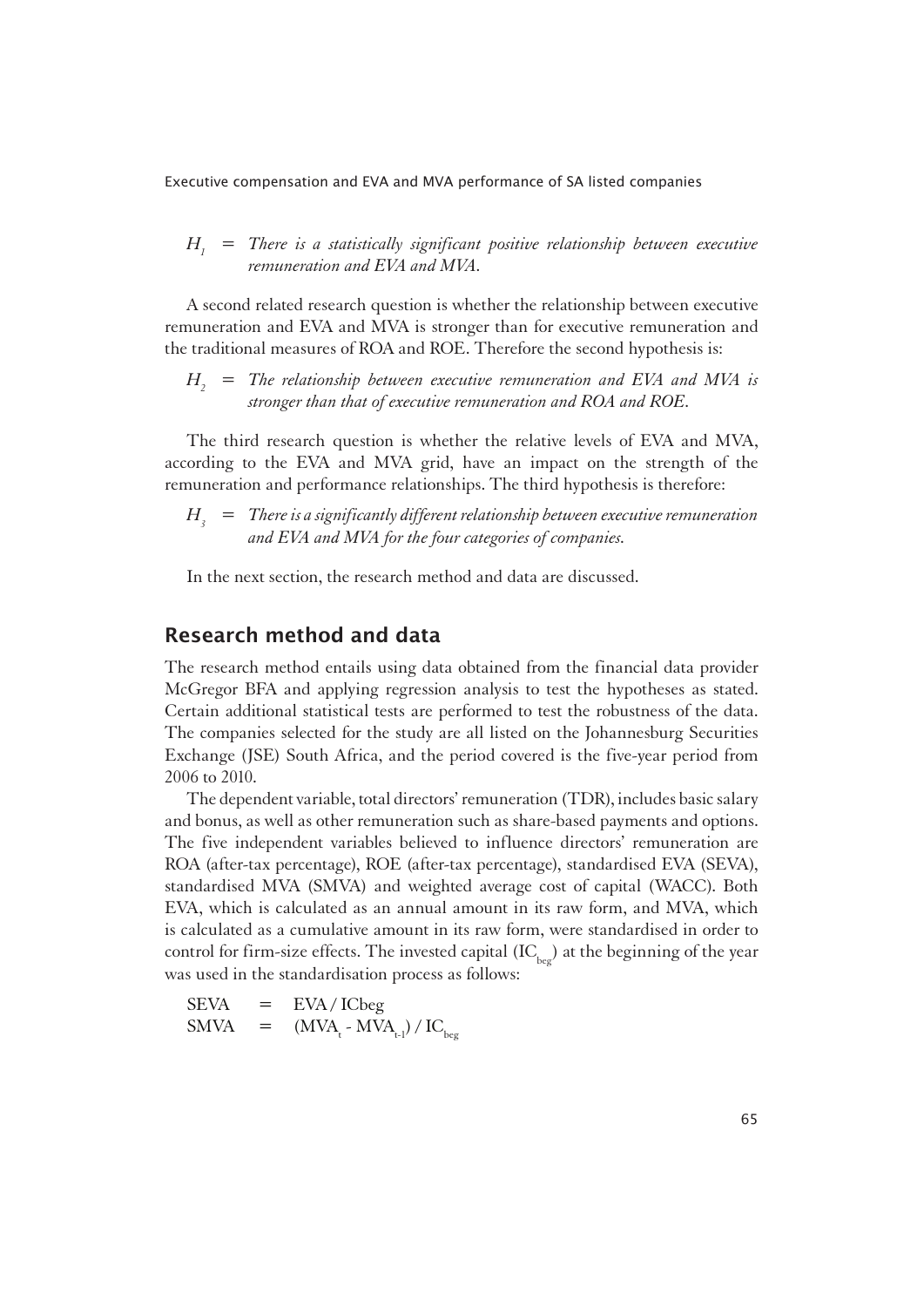Hence, for EVA, the standardised version, SEVA, is calculated by dividing the annual EVA amount by the invested capital at the beginning of the year. For MVA, the standardised version, SMVA, is determined by dividing the difference between the MVA at the end of the year and the MVA at the beginning of the year by the invested capital at the beginning of the year. WACC is included as a proxy for risk in order to control for company risk differences, and it is expected that the higher levels of overall company risk as expressed by WACC would lead to directors requiring higher levels of remuneration (Fama 1980).

The descriptive statistics are presented in Table 1, and the correlations between the different variables are specified in Table 2.

|           | <b>TDR</b> | <b>SEVA</b> | <b>SMVA</b> | <b>ROE</b>  | <b>ROA</b>  | <b>WACC</b> |
|-----------|------------|-------------|-------------|-------------|-------------|-------------|
| Mean      | 17215.13   | $-0.061575$ | $-7.416888$ | 11.27938    | 12.91806    | 11.34353    |
| Median    | 10456.00   | 0.014200    | 0.021020    | 17.56830    | 14.07680    | 10.99010    |
| Maximum   | 657949.0   | 4.352571    | 1012.509    | 469.5515    | 118.2517    | 28.91060    |
| Minimum   | 0.000000   | $-13.38705$ | $-7267.529$ | $-1728.504$ | $-600.0000$ | 2.423700    |
| Std. Dev. | 28096.67   | 0.745818    | 252.9926    | 93.98454    | 32.98887    | 3.760509    |

Table 1: Descriptive statistics

It is noted that both the means for SEVA and SMVA were negative for the five-year period 2006 to 2010, indicating that on average, South African companies destroyed wealth on an annual basis in terms of an internal measure, EVA, and in terms of an external measure, MVA.

|             | <b>TDR</b> | <b>SEVA</b> | <b>SMVA</b> | <b>ROE</b> | <b>ROA</b> | <b>WACC</b> |
|-------------|------------|-------------|-------------|------------|------------|-------------|
| <b>TDR</b>  | 1.0000     | 0.0772      | 0.0193      | 0.0743     | 0.0692     | $-0.0224$   |
| <b>SEVA</b> | 0.0772     | 1.0000      | 0.1036      | 0.0780     | 0.3076     | $-0.1067$   |
| <b>SMVA</b> | 0.0193     | 0.1036      | 1.0000      | 0.0143     | 0.2724     | $-0.0047$   |
| <b>ROE</b>  | 0.0743     | 0.0780      | 0.0143      | 1.0000     | 0.3103     | $-0.0199$   |
| <b>ROA</b>  | 0.0692     | 0.3076      | 0.2724      | 0.3103     | 1.0000     | 0.0078      |
| <b>WACC</b> | $-0.0224$  | $-0.1067$   | $-0.0047$   | $-0.0199$  | 0.0078     | 1.0000      |

Table 2: Correlations

A perusal of the one-on-one correlations of the variables included in the regression analysis in Table 2 reveals no serious co-linearity, as none of the correlation coefficients are significantly high.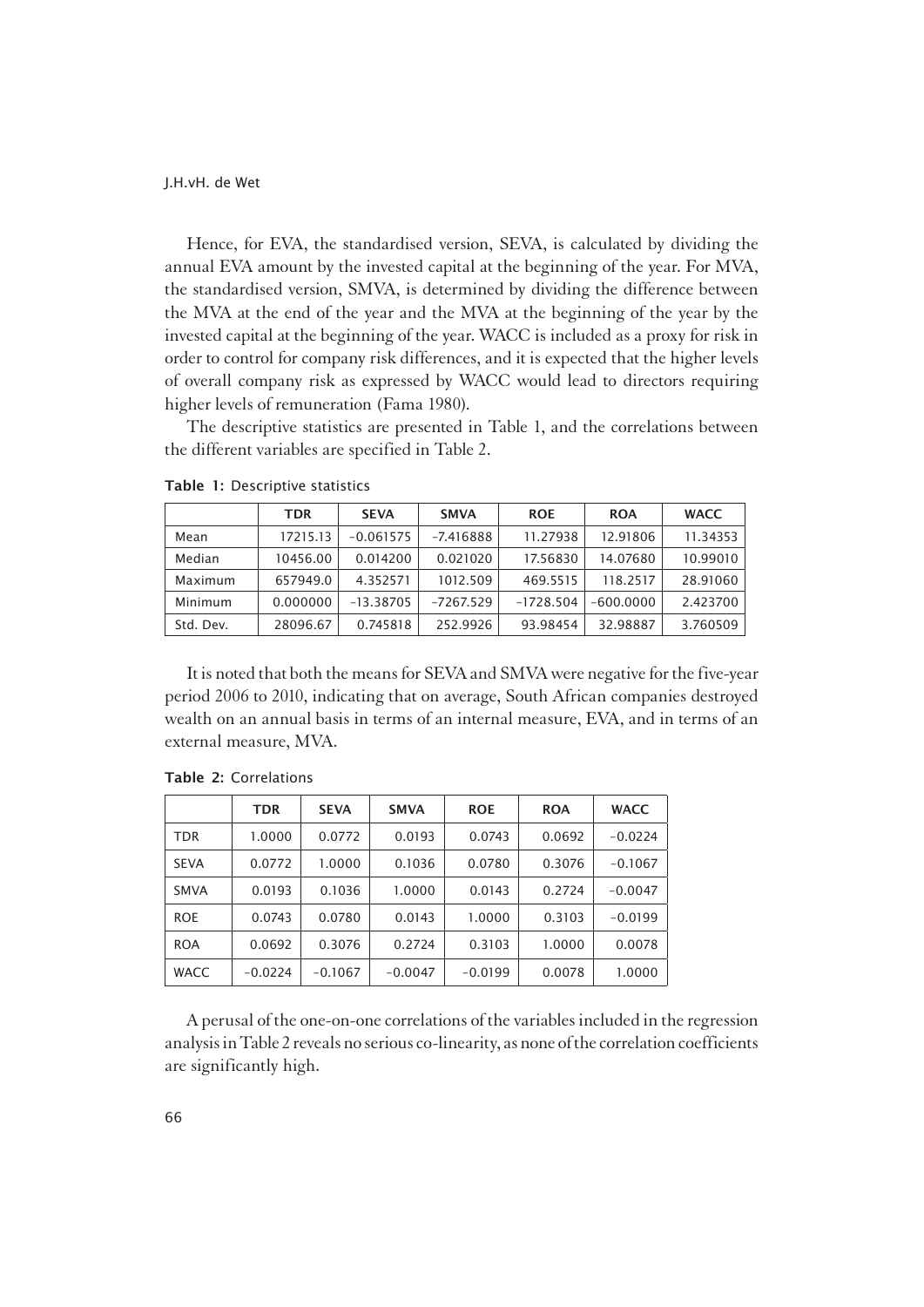# Results and interpretation

In order to examine the relationship between directors' remunerations and relevant performance indicators, a panel data approach was used. Although panel data have limitations such as design and data collection problems, its advantages include:

- controlling for heterogeneity amongst companies;
- allowing for more degrees of freedom;
- better ability to study dynamics of adjustment;
- ability to construct and test more complicated behavioural models than purely cross-section or time series;
- more informative data; more variability; less co-linearity among the variables; and
- more efficiency of the estimators.

All the models were run with total director remuneration as the dependent variable, and Table 3 shows that Model 1 used SEVA and WACC as the independent variables.

| Dependent variable: TDR    |              |                    |                    |              |  |  |
|----------------------------|--------------|--------------------|--------------------|--------------|--|--|
| Variable                   | Coefficient  | Std. error         | t-Statistic        | Prob.        |  |  |
| <b>SEVA</b>                | 2130.302     | 536.6753           | 3.969443           | 0.0001       |  |  |
| <b>WACC</b>                | $-121.2447$  | 53.51580           | $-2.265588$        | 0.0237       |  |  |
| C                          | 16094.49     | 877.8626           | 18.33372           | 0.0000       |  |  |
| <b>Weighted statistics</b> |              |                    |                    |              |  |  |
| R-squared                  | 0.043928     | Mean dependent var | 41741.80           |              |  |  |
| Adjusted R-squared         | 0.041876     |                    | S.D. dependent var |              |  |  |
| S.E. of regression         | 26276.86     | Sum squared resid  |                    | $6.44E + 11$ |  |  |
| F-statistic                | 21.41087     | Durbin-Watson stat |                    | 0.615291     |  |  |
| Prob(F-statistic)          | 0.000000     |                    |                    |              |  |  |
| Unweighted statistics      |              |                    |                    |              |  |  |
| R-squared                  | $-0.002954$  | Mean dependent var |                    | 17215.13     |  |  |
| Sum squared resid          | $7.39E + 11$ | Durbin-Watson stat |                    | 0.652357     |  |  |

Table 3: Model 1 SEVA

Although the adjusted R-squared of approximately 4.2% of this model represents weak correlation, the t-value of SEVA of 3.97 (rounded) indicates that the coefficient of this independent variable is significant at the 1% level. The coefficient WACC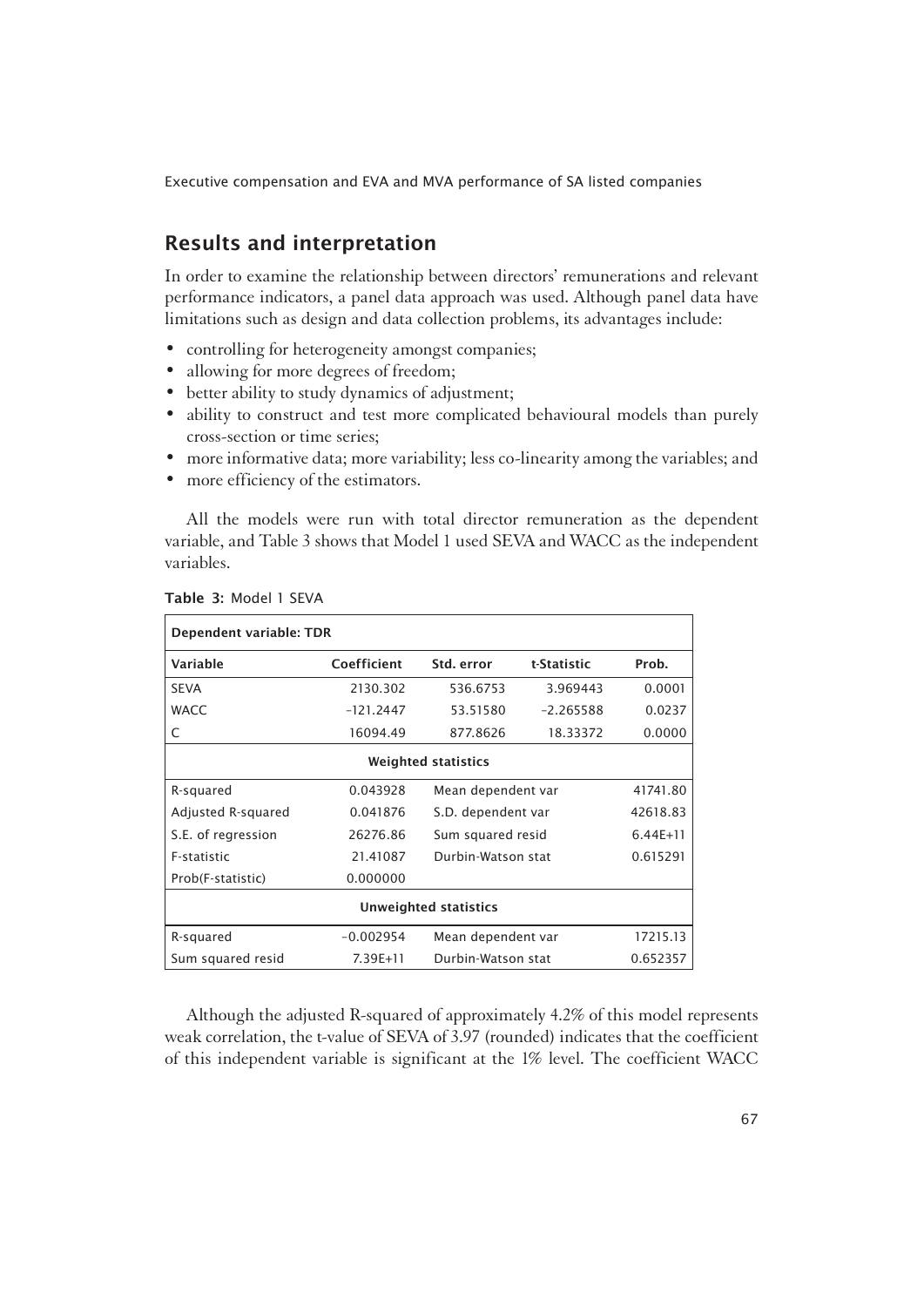was significant at the 10% level. Contrary to expectations, the negative coefficient of WACC indicates an inverse relationship between company risk and director remuneration. The coefficient of WACC was negative for all the models tested (Models 1, 2, 3, 4, 5, 6 and 7).

Table 4 reveals that Model 2 specified SMVA and WACC as the independent variables.

| Dependent variable: TDR      |                            |                    |                    |              |  |  |
|------------------------------|----------------------------|--------------------|--------------------|--------------|--|--|
| Variable                     | Coefficient                | Std. error         | t-Statistic        | Prob.        |  |  |
| <b>SMVA</b>                  | 1.715275                   | 0.900020           | 1.905820           | 0.0570       |  |  |
| <b>WACC</b>                  | $-211.6808$                | 19.15809           | $-11.04916$        | 0.0000       |  |  |
| C                            | 16969.78                   | 602.3166           | 28.17419           | 0.0000       |  |  |
|                              | <b>Weighted statistics</b> |                    |                    |              |  |  |
| R-squared                    | 0.010515                   |                    | Mean dependent var |              |  |  |
| Adjusted R-squared           | 0.008392                   | S.D. dependent var |                    | 42111.72     |  |  |
| S.E. of regression           | 26367.30                   | Sum squared resid  |                    | $6.48E + 11$ |  |  |
| F-statistic                  | 4.952115                   | Durbin-Watson stat |                    | 0.599698     |  |  |
| Prob(F-statistic)            | 0.007256                   |                    |                    |              |  |  |
| <b>Unweighted statistics</b> |                            |                    |                    |              |  |  |
| R-squared                    | $-0.008150$                | Mean dependent var |                    | 17215.13     |  |  |
| Sum squared resid            | $7.43E + 11$               | Durbin-Watson stat |                    | 0.647131     |  |  |

Table 4: Model 2 SMVA

The result of this model was that the strength of correlation was even weaker than for Model 1 with an adjusted R-squared of 0.8% (rounded). However, the coefficient of SMVA was found to be significant at the 10% level, and the coefficient of WACC proved to be significant at the 1% level.

Table 5 presents Model 3, which took ROE and WACC as the independent variables.

The adjusted R-squared of 4.3% again represents a low level of correlation, but the coefficients of both the independent variables, namely ROE and WACC, proved to be significant at the 1% level.

Table 6 shows that Model 4 had ROA and WACC as independent variables.

The coefficients of both independent variables, ROA and WACC, were found to be significant at the 1% level. The level correlation was weak with an adjusted R-squared of 3.5%.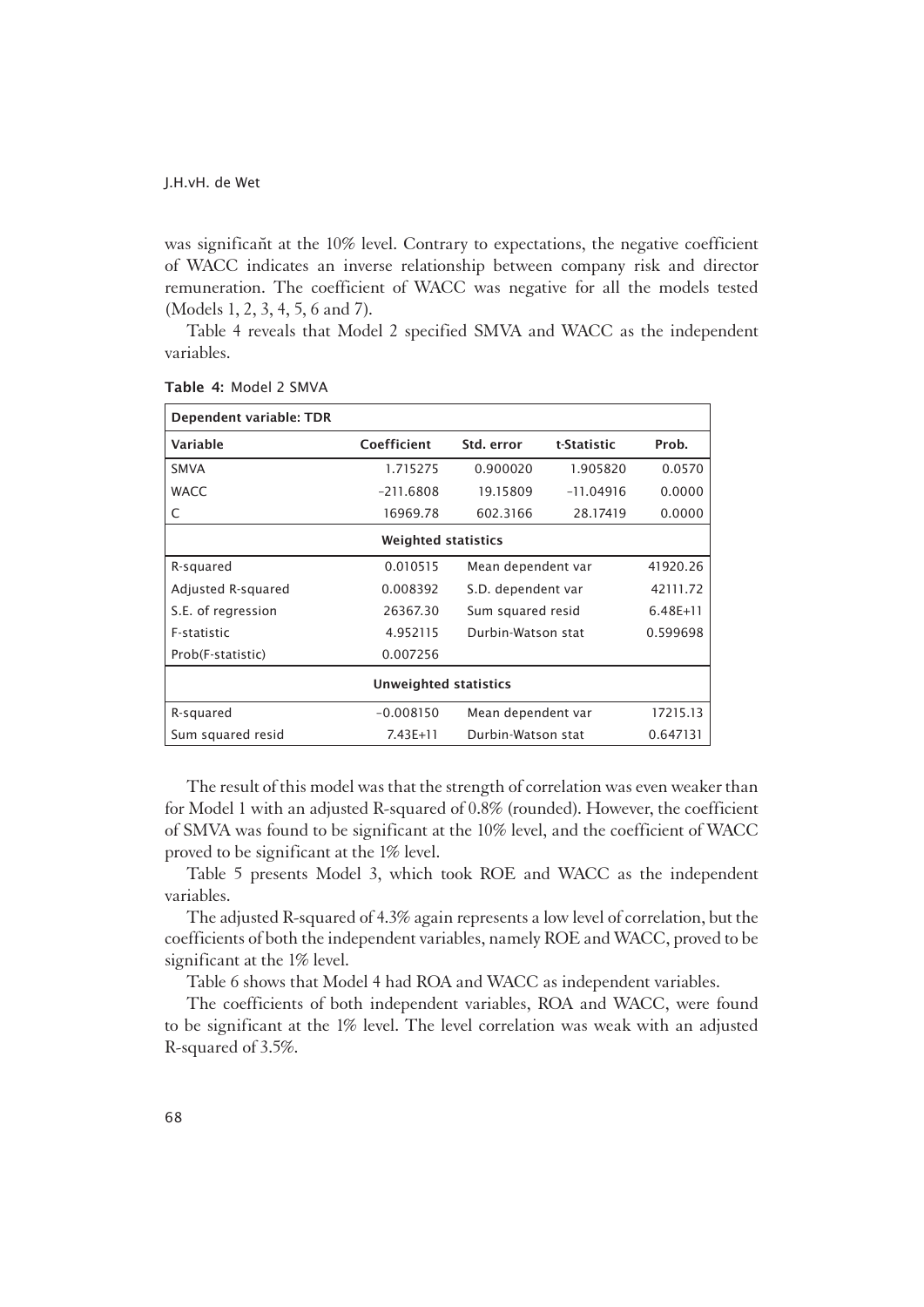| Dependent variable: TDR      |             |                                |             |              |  |  |
|------------------------------|-------------|--------------------------------|-------------|--------------|--|--|
| Variable                     | Coefficient | Std. error                     | t-Statistic | Prob.        |  |  |
| <b>ROE</b>                   | 23.54926    | 6.311432                       | 3.731207    | 0.0002       |  |  |
| <b>WACC</b>                  | $-211.4139$ | 21.73779                       | $-9.725641$ | 0.0000       |  |  |
| C                            | 16614.27    | 743.6893                       | 22.34034    | 0.0000       |  |  |
| <b>Weighted statistics</b>   |             |                                |             |              |  |  |
| R-squared                    | 0.045277    | Mean dependent var             | 42136.57    |              |  |  |
| Adjusted R-squared           | 0.043228    | S.D. dependent var<br>43099.38 |             |              |  |  |
| S.E. of regression           | 26194.60    | Sum squared resid              |             | $6.39E + 11$ |  |  |
| F-statistic                  | 22.09974    | Durbin-Watson stat             |             | 0.633147     |  |  |
| Prob(F-statistic)            | 0.000000    |                                |             |              |  |  |
| <b>Unweighted statistics</b> |             |                                |             |              |  |  |
| R-squared                    | $-0.003596$ | Mean dependent var             |             | 17215.13     |  |  |
| Sum squared resid            | 7.40E+11    | Durbin-Watson stat             |             | 0.656222     |  |  |

### Table 5: Model 3 ROE

### Table 6: Table 6: Model 4 ROA

| Dependent variable: TDR    |             |                                |             |            |  |  |
|----------------------------|-------------|--------------------------------|-------------|------------|--|--|
| Variable                   | Coefficient | Std. error                     | t-Statistic | Prob.      |  |  |
| <b>ROA</b>                 | 57.60806    | 11.14204                       | 5.170335    | 0.0000     |  |  |
| <b>WACC</b>                | $-201.4130$ | 28.16186                       | $-7.151978$ | 0.0000     |  |  |
| C                          | 16031.54    | 723.5053                       | 22.15815    | 0.0000     |  |  |
| <b>Weighted statistics</b> |             |                                |             |            |  |  |
| R-squared                  | 0.036689    | Mean dependent var<br>41936.23 |             |            |  |  |
| Adjusted R-squared         | 0.034622    | S.D. dependent var<br>42240.71 |             |            |  |  |
| S.E. of regression         | 26227.75    | Sum squared resid              |             | $6.41E+11$ |  |  |
| F-statistic                | 17.74834    | Durbin-Watson stat             |             | 0.615251   |  |  |
| Prob(F-statistic)          | 0.000000    |                                |             |            |  |  |
| Unweighted statistics      |             |                                |             |            |  |  |
| R-squared                  | $-0.004122$ | Mean dependent var             |             | 17215.13   |  |  |
| Sum squared resid          | 7.40E+11    | Durbin-Watson stat             |             | 0.649970   |  |  |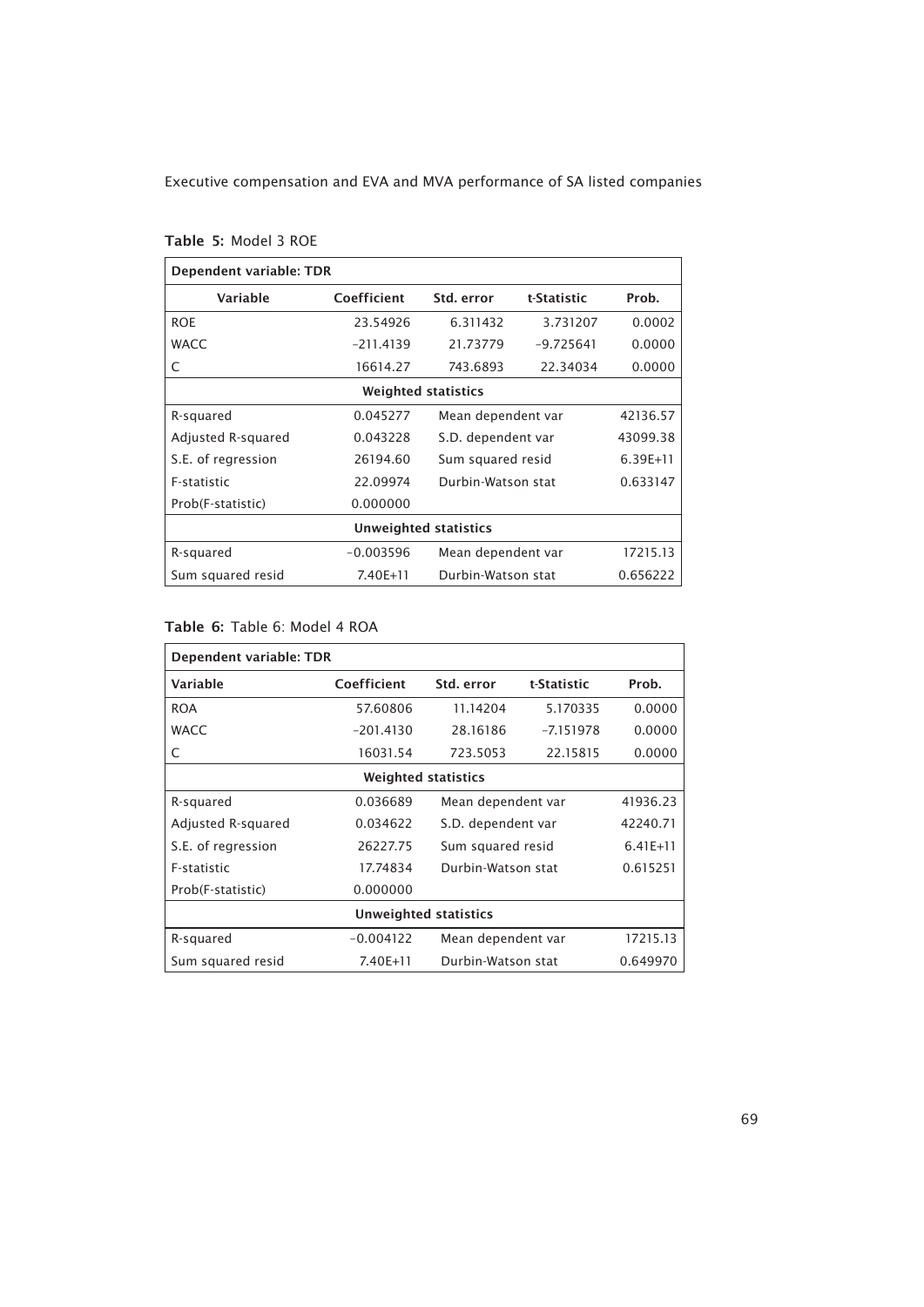For Model 5, SEVA, SMVA and WACC were taken together as independent variables. The results are shown in Table 7.

| Dependent variable: TDR |             |                            |             |            |  |  |
|-------------------------|-------------|----------------------------|-------------|------------|--|--|
| Variable                | Coefficient | Std. error                 | t-Statistic | Prob.      |  |  |
| <b>SEVA</b>             | 2094.514    | 532.5731                   | 3.932821    | 0.0001     |  |  |
| <b>SMVA</b>             | 1.339336    | 0.472734                   | 2.833167    | 0.0047     |  |  |
| <b>WACC</b>             | $-117.5032$ | 54.88787                   | $-2140786$  | 0.0326     |  |  |
| C                       | 16057.77    | 872.4130                   | 18.40616    | 0.0000     |  |  |
|                         |             | <b>Weighted statistics</b> |             |            |  |  |
| R-squared               | 0.048582    | Mean dependent var         |             | 41737.64   |  |  |
| Adjusted R-squared      | 0.045516    | S.D. dependent var         |             | 42619.41   |  |  |
| S.E. of regression      | 26289.46    | Sum squared resid          |             | $6.43E+11$ |  |  |
| <b>F-statistic</b>      | 15.84652    | Durbin-Watson stat         |             | 0.618093   |  |  |
| Prob(F-statistic)       | 0.000000    |                            |             |            |  |  |
| Unweighted statistics   |             |                            |             |            |  |  |
| R-squared               | $-0.002826$ | Mean dependent var         |             | 17215.13   |  |  |
| Sum squared resid       | 7.39E+11    | Durbin-Watson stat         |             | 0.652596   |  |  |

Table 7: Model 5 SEVA + SMVA

The results indicate relatively weak correlation with the adjusted R-squared of 4.6% (rounded). In this instance, both SEVA and SMVA had coefficients significant at the 1% level. The coefficient of WACC was significant at the 10% level.

ROA, ROE and WACC were the independent variables in Model 6, as indicated in Table 8.

The results of this model indicate a slightly higher level of correlation compared to the previous models with an adjusted R-squared of 5.4% (rounded). The coefficients of all three independent variables, namely ROE, ROA and WACC, were all significant at the 1% level.

Model 7 used SEVA, SMVA, ROA, ROE and WACC together as the independent variables and is presented in Table 9.

As expected, this model that combined the independent variables proved to have a much stronger level of correlation with an adjusted R-squared of 19.2%. The coefficients of SEVA, ROE and EVA were significant at the 1% level, while the coefficient of WACC was significant at the 5% level. The coefficient of SMVA was not significant at any of the levels specified.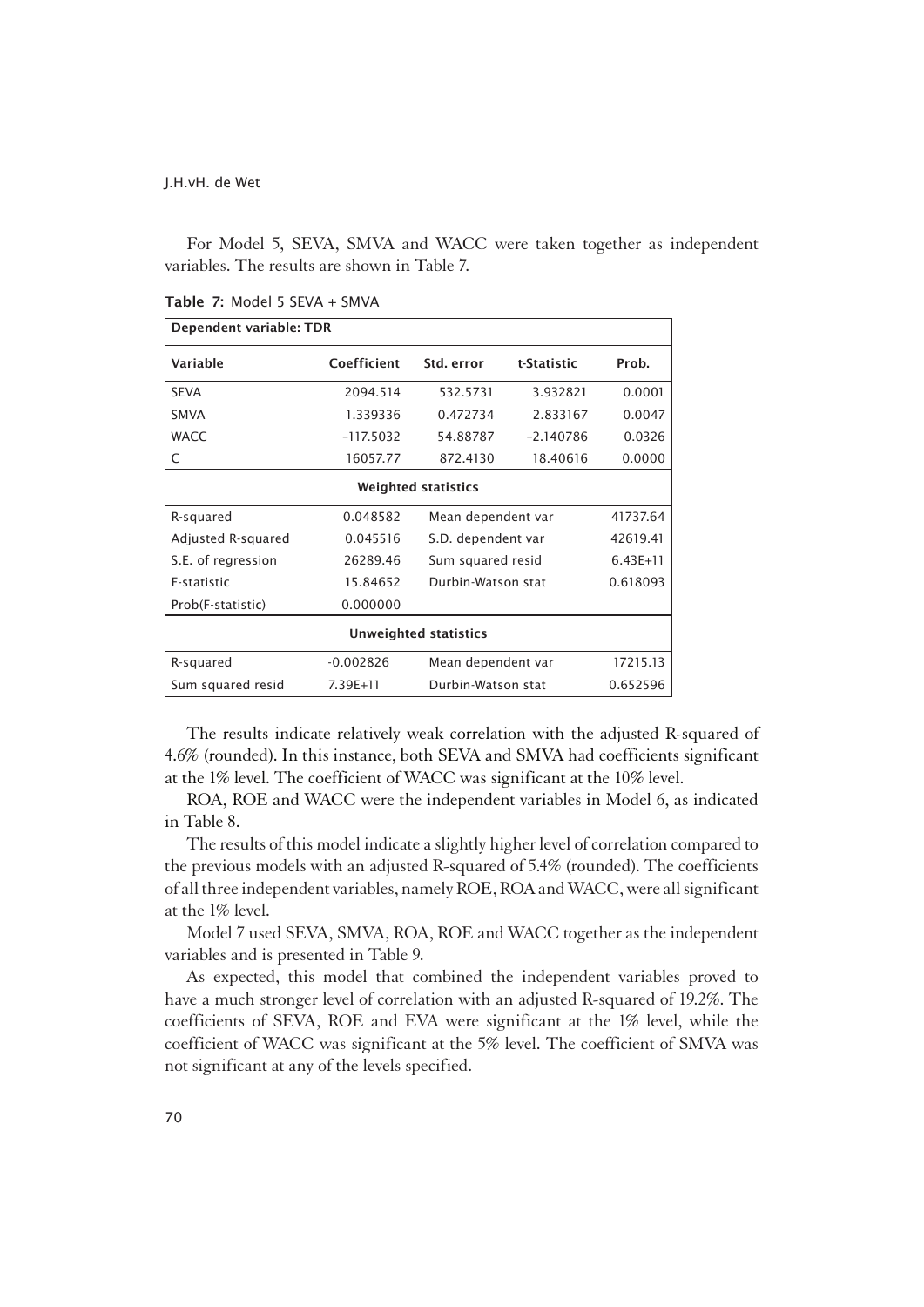| Dependent variable: TDR      |                            |                                |             |              |  |  |  |
|------------------------------|----------------------------|--------------------------------|-------------|--------------|--|--|--|
| Variable                     | Coefficient                | <b>Std. Error</b>              | t-Statistic | Prob.        |  |  |  |
| <b>ROE</b>                   | 16.76019                   | 5.645954                       | 2.968532    | 0.0031       |  |  |  |
| <b>ROA</b>                   | 38.88419                   | 9.829294                       | 3.955949    | 0.0001       |  |  |  |
| <b>WACC</b>                  | $-198.9058$                | 26.05519                       | $-7.634018$ | 0.0000       |  |  |  |
| C                            | 16013.48                   | 719.5185                       | 22.25583    | 0.0000       |  |  |  |
|                              | <b>Weighted statistics</b> |                                |             |              |  |  |  |
| R-squared                    | 0.057274                   | Mean dependent var             | 41915.40    |              |  |  |  |
| Adjusted R-squared           | 0.054236                   | S.D. dependent var             |             | 42330.62     |  |  |  |
| S.E. of regression           | 26126.81                   | Sum squared resid              |             | $6.36E + 11$ |  |  |  |
| F-statistic                  | 18.85383                   | Durbin-Watson stat             |             | 0.637354     |  |  |  |
| Prob(F-statistic)            | 0.000000                   |                                |             |              |  |  |  |
| <b>Unweighted statistics</b> |                            |                                |             |              |  |  |  |
| R-squared                    | $-0.001432$                | Mean dependent var<br>17215.13 |             |              |  |  |  |
| Sum squared resid            | 7.38E+11                   | Durbin-Watson stat<br>0.655452 |             |              |  |  |  |

| Table 8: Model 6 ROE+ ROA |  |  |  |
|---------------------------|--|--|--|
|---------------------------|--|--|--|

#### Table 9: Model 7 ROA + ROE + EVA + MVA

| Dependent variable: TDR |             |                            |                    |          |  |  |  |
|-------------------------|-------------|----------------------------|--------------------|----------|--|--|--|
| Variable                | Coefficient | Std. error                 |                    | Prob.    |  |  |  |
| <b>SEVA</b>             | 1364.493    | 293.4727                   | 4.649473           | 0.0000   |  |  |  |
| <b>SMVA</b>             | 0.586469    | 0.652367                   | 0.898986           | 0.3689   |  |  |  |
| <b>ROE</b>              | 18.11460    | 5.687430                   | 3.185024           | 0.0015   |  |  |  |
| <b>ROA</b>              | 23.84458    | 7.717692                   | 3.089600           | 0.0021   |  |  |  |
| WACC                    | $-122.1917$ | 61.26452                   | $-1.994494$        |          |  |  |  |
| C                       | 15487.42    | 859.4844<br>18.01943       |                    | 0.0000   |  |  |  |
|                         |             | <b>Weighted statistics</b> |                    |          |  |  |  |
| R-squared               | 0.192425    | Mean dependent var         |                    | 42141.03 |  |  |  |
| Adjusted R-squared      | 0.188079    |                            | S.D. dependent var |          |  |  |  |
| S.E. of regression      | 26110.69    |                            | Sum squared resid  |          |  |  |  |
| F-statistic             | 44.27157    |                            | Durbin-Watson stat |          |  |  |  |
| Prob(F-statistic)       | 0.000000    |                            |                    |          |  |  |  |

The results of each individual model are summarised and presented in Table 10.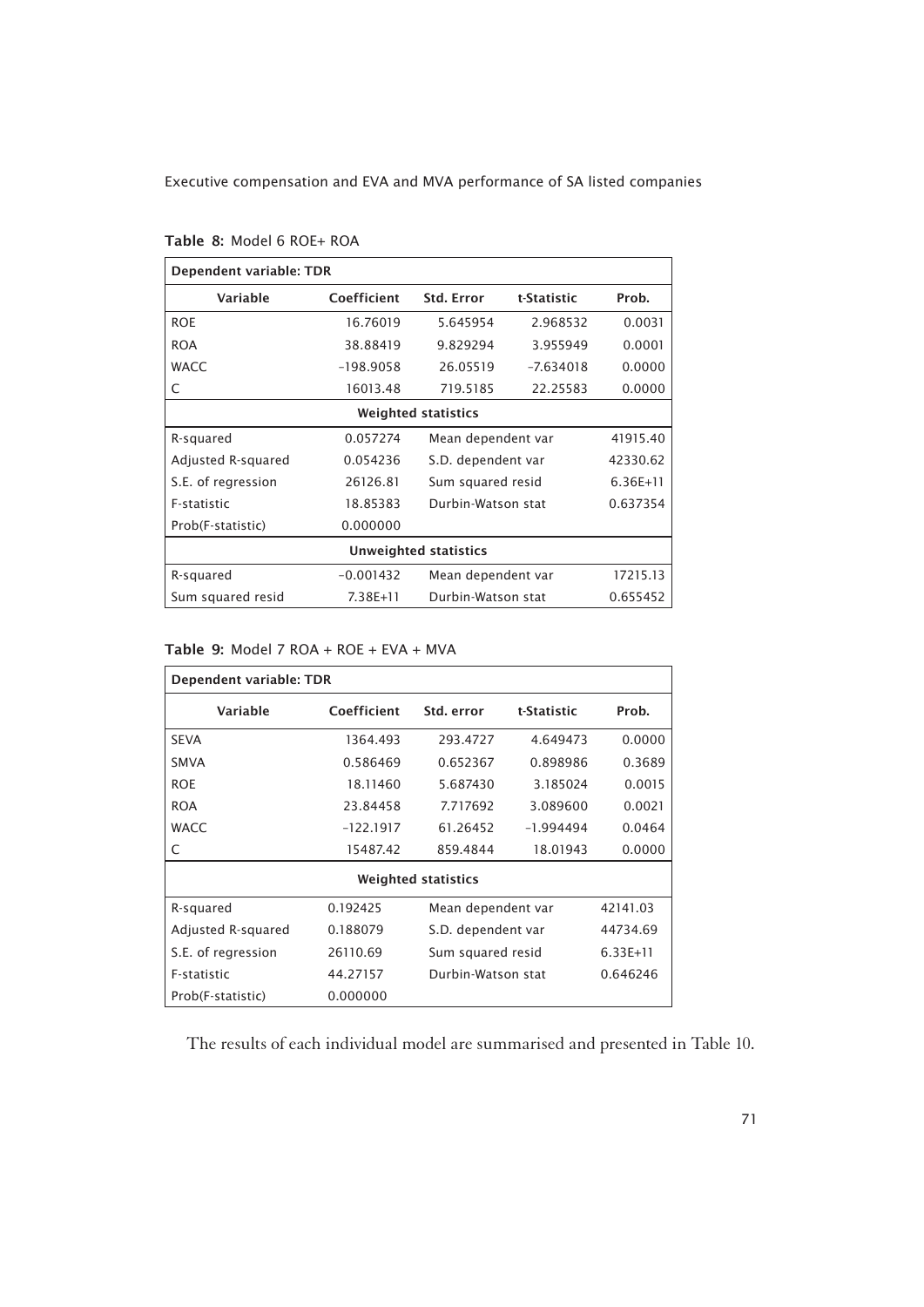| Dependent variable: TDR  |                           |                              |                             |                             |                           |                             |                            |
|--------------------------|---------------------------|------------------------------|-----------------------------|-----------------------------|---------------------------|-----------------------------|----------------------------|
| <b>MODELS</b>            | 1                         | $\overline{2}$               | 3                           | 4                           | 5                         | 6                           | $\overline{7}$             |
| <b>SEVA</b>              | 2130.302***<br>(3.97)     |                              |                             |                             | 2094.514***<br>(3.933)    |                             | 1364.493***<br>(4.649)     |
| <b>SMVA</b>              |                           | $1.716*$<br>(1.906)          |                             |                             | $1.34***$<br>(2.833)      |                             | 0.586<br>(0.899)           |
| <b>ROE</b>               |                           |                              | 23.549***<br>(3.731)        |                             |                           | 16.760***<br>(2.969)        | $18.115***$<br>(3.185)     |
| <b>ROA</b>               |                           |                              |                             | 57.608***<br>(5.170)        |                           | 38.884***<br>(3.956)        | 23.845***<br>(3.09)        |
| <b>WACC</b>              | $-121.245*$<br>$(-2.266)$ | $-211.681***$<br>$(-11.049)$ | $-211.414***$<br>$(-9.726)$ | $-201.413***$<br>$(-7.152)$ | $-117.503*$<br>$(-2.141)$ | $-198.906***$<br>$(-7.634)$ | $-122.192**$<br>$(-1.994)$ |
| C                        | 16094.49***<br>(18.334)   | 16969.78***<br>(28.174)      | 16614.27***<br>(22.340)     | 16031.54***<br>(22.158)     | 16057.77***<br>(18.406)   | 16013.48***<br>(22.256)     | 15487.42***<br>(18.019)    |
| F-statistic<br>(p-value) | 21.411***<br>(0.000)      | 4.952***<br>(0.007)          | $22.10***$<br>(0.000)       | 17.748***<br>(0.000)        | 15.847***<br>(0.000)      | 18.854***<br>(0.000)        | 44.272***<br>(0.000)       |
| $R^2$                    | 0.044                     | 0.01                         | 0.045                       | 0.037                       | 0.049                     | 0.057                       | 0.192                      |
| Adjusted R <sup>2</sup>  | 0.042                     | 0.008                        | 0.043                       | 0.035                       | 0.046                     | 0.054                       | 0.188                      |

Table 10: Summary of results

Note: Coefficients reported with t-statistics in parenthesis. Heteroskedasticity corrected for. \*\*\*, \*\*, \* indicate significance at the 1%, 5% and 10% levels respectively.

Given the two hypotheses to be tested:

- H1: Model 5 indicates that there is a statistically significant positive relationship between executive remuneration and EVA and MVA. Both indicators of performance are positively related to total directors' remuneration at a 1% level of significance. Hypothesis 1 is therefore accepted.
- H2: There appears to be a stronger relationship between executive remuneration and ROA and ROE than between executive remuneration and EVA and MVA. The adjusted R² is higher for Model 6, which estimates both ROA and ROE together, than for Model 5, which estimates EVA and MVA together. Hypothesis 2 is therefore rejected. This finding is contrary to that of Fatemi et al. (2003), who found, based on a sample of American companies, a stronger relationship between executive remuneration and EVA and MVA, compared to the relationship between executive remuneration and ROA and ROE. From this result one may infer that South African companies still place a greater emphasis on performance as reflected by the traditional measures of ROA and ROE in determining executive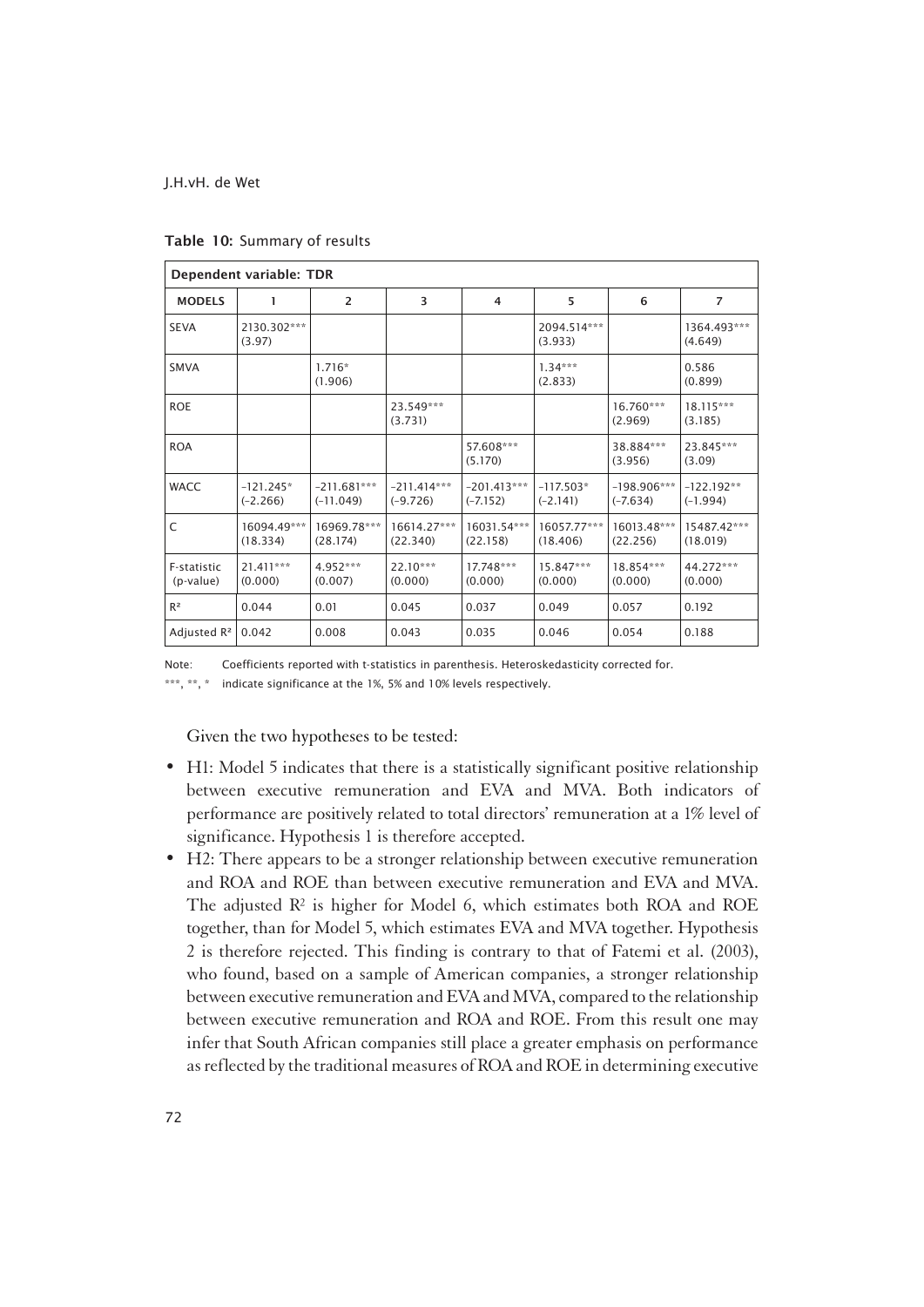compensation, rather than the value-based measures of EVA and MVA. It may also be an indication that South African companies need to change their perception of what constitutes good performance in determining directors' remuneration so that value-creation rather than accounting profit is incentivised.

#### Robustness tests

1A battery of tests was run on the different models to check the validity of the results:

- 1. *Endogeneity* (or misspecification) of each pooled model: Endogeneity refers to a correlation between the error term and one or more of the independent variables. In other words, there are individual or time effects that are correlated with the independent variables. For this the Hausman (1978) test is used. Under the Hausman test, the H<sub>0</sub> is  $E(u_{it}|X_{it}) = 0$ E( $u_{it}|X_{it}) = 0$ ) (i.e. the error term and independent variables are uncorrelated). In terms of data analysis and modelling, the presence of endogeneity is of great concern. If endogeneity is found to be present in any of the models, this would call for the use of an instrumental variable (IV) approach. Fortunately all models estimated in this paper passed the endogeneity test (i.e. they are correctly specified).
- 2. *Serial correlation*: Serial correlation (SC) refers to a situation where a variable is correlated with its own lags or the lags of other dependent variables in the model. The Durbin-Watson test is used to test for serial correlation in panel data. Unfortunately, due to the outliers in the WACC data that had to be removed, the test for serial correlation could not be done, as there were now insufficient observations in the panel.
- 3. *Heteroskedasticity*: This refers to non-constant variances related to the error term in the model. This is a problem since it means that there is great variability in the model (i.e. parameter estimates do not converge to their actual values). This problem is corrected by using White's cross-section coefficient variance method. The White cross-section method assumes that the errors are contemporaneously (cross-sectionally) correlated and this weighting system corrects for heteroskedasticity. The method treats the pool regression as a multivariate regression (with an equation for each cross section) and computes robust standard errors for the system of equations. Cross-section weights were also incorporated in the estimations. In the EViews programme, this will estimate a feasible GLS specification assuming the presence of cross-section heteroskedasticity as well. The test itself could not be conducted on the models because of the outliers in the WACC data that had to be removed. However, the models were still corrected for potential heteroskedasticity as this hardly alters the structure and features of the data (Gujarati 1995).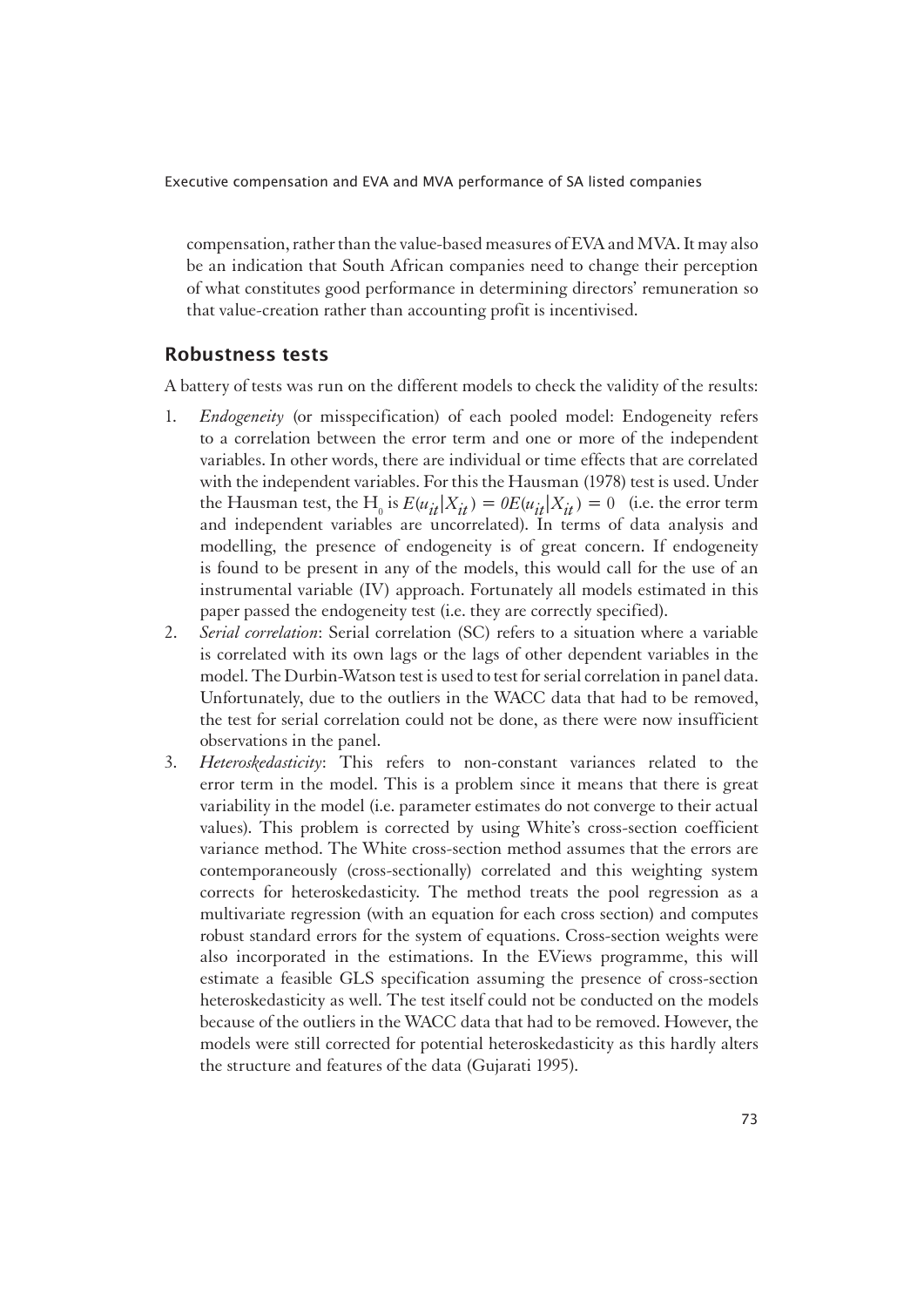4. *Stationarity*: A non-stationary process has a variable variance and a mean that does not return to a long-run mean over time, whereas a stationary process reverts around a constant long-term mean and has a constant variance independent of time. Using non-stationary time series data in financial models produces unreliable results and may indicate a relationship between two variables where one does not exist. The solution is to transform the data so as to become stationary, and this done by done by differencing. The disadvantage of differencing is that the process loses one observation each time the difference is taken. The panel approach also helps, though the panel unit root tests have been criticised because they assume cross-sectional independence. All tests used in this analysis have  $\mathrm{H}_{_{0}}$  of non-stationarity (Baltagi 2008: 137–168). Unit root tests on variables were done at 'Level with individual intercept and trend'. The Levin, Lin and Chu (LLC) test and the Breitung t-statistic assume a common unit process for all cross-sections, whereas the Im, Pesaran and Shin (IPS), ADF Fisher and PP Fisher assume individual unit root process for cross-sections. Probabilities for Fisher tests are computed using an asymptotic Chi-square distribution. All other tests assume asymptotic normality. All the variables used in this paper were stationary.

1The results of the robustness tests are summarised in Table 11.

|                                    |                        | 2                      | 3                      | 4                      | 5                      | 6                      | 7                      |
|------------------------------------|------------------------|------------------------|------------------------|------------------------|------------------------|------------------------|------------------------|
| Endogeneity                        |                        |                        |                        |                        |                        |                        |                        |
| Hausman test                       | Correctly<br>specified | Correctly<br>specified | Correctly<br>specified | Correctly<br>specified | Correctly<br>specified | Correctly<br>specified | Correctly<br>specified |
| Serial correlation<br>(SC)         |                        |                        |                        |                        |                        |                        |                        |
| Durbin-Watson                      |                        |                        |                        |                        |                        |                        |                        |
| Heteroskedasticity                 |                        |                        |                        |                        |                        |                        |                        |
| Test for<br>heteroskedasticity     |                        |                        |                        |                        |                        |                        |                        |
| Stationarity                       | <b>TDR</b>             | <b>EVA</b>             | <b>MVA</b>             | <b>ROE</b>             | <b>ROA</b>             | <b>WACC</b>            |                        |
| Levin, Lin and<br>Chu (LLC) test   | Stationary             | Stationary             | Stationary             | Stationary             | Stationary             | Stationary             |                        |
| Breitung t-stat test               | Stationary             | Stationary             | Stationary             | Stationary             | Stationary             | Stationary             |                        |
| Im, Pesaran and<br>Shin (IPS) test | Stationary             | Stationary             | Stationary             | Stationary             | Stationary             | Stationary             |                        |
| <b>ADF Fisher test</b>             | Stationary             | Stationary             | Stationary             | Stationary             | Stationary             | Stationary             |                        |
| PP Fisher test                     | Stationary             | Stationary             | Stationary             | Stationary             | Stationary             | Stationary             |                        |

Table 11: Summary of robustness tests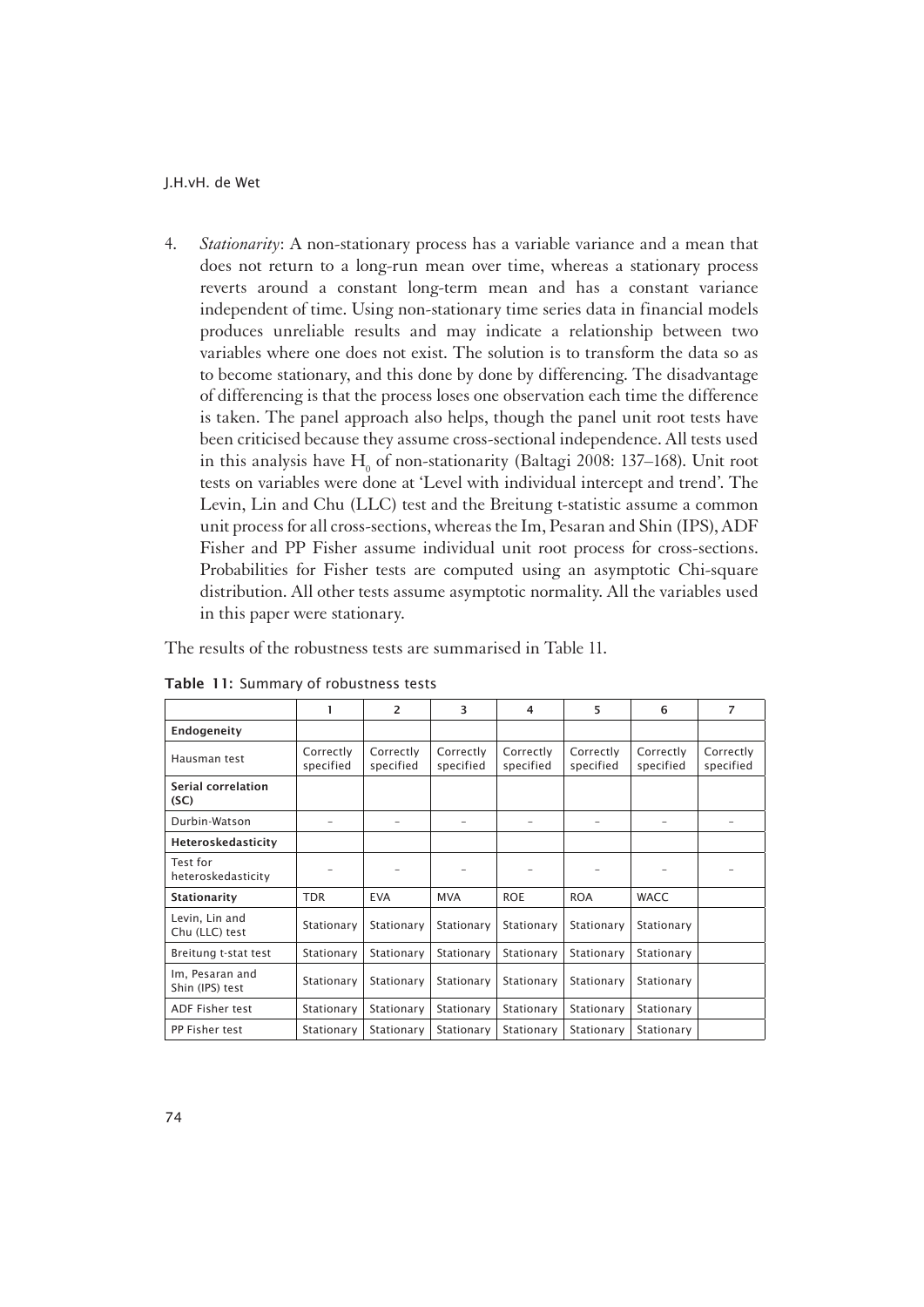In an effort to discern whether different groupings of companies in terms of their EVA and MVA performance would lead to differing results, the data were categorised accordingly and the following models were regressed:

Model 1: High SEVA and low SMVA Model 2: High SEVA and high SMVA Model 3: Low SEVA and low SMVA Model 4: Low SEVA and high SMVA.

The regression results are given in Table 12.

Table 12: Regression results

| <b>MODEL</b>            |                                    | 2                          | 3                            | 4                            |
|-------------------------|------------------------------------|----------------------------|------------------------------|------------------------------|
| <b>SEVA</b>             | $-5710.153$<br>$(-1.000354)$       | 2139.830<br>(0.750853)     | 2791.966 *<br>(1.782681)     | 1121.723<br>(1.227778)       |
| <b>SMVA</b>             | **<br>$-25.65081$<br>$(-2.273272)$ | 224.9340 ***<br>(2.698345) | $-6.511366$<br>$(-0.830799)$ | 0.813971<br>(1.163898)       |
| <b>WACC</b>             | 480.5623 *<br>(1.769037)           | 318.1951<br>(1.337632)     | 12.13308<br>(0.057515)       | $-78.05479$<br>$(-0.449670)$ |
| C                       | 11219.99 ***<br>(3.276024)         | 12722.86 ***<br>(4.378172) | 8359.168 ***<br>(3.341368)   | 8130.784 ***<br>(3.742129)   |
| F-statistic (p-value)   | $0.014004$ **                      | $0.009312$ ***             | 0.118556                     | 0.202121                     |
| $R^2$                   | 0.099300                           | 0.124490                   | 0.062053                     | 0.049205                     |
| Adjusted R <sup>2</sup> | 0.072547                           | 0.093949                   | 0.031131                     | 0.017861                     |

Note: Coefficients reported with t-statistics in parenthesis. Heteroskedasticity has been corrected for.

\*\*\*, \*\*, \* indicate significance at the 1%, 5% and 10% levels respectively.

Table 13: Robustness tests

|         | Heteroskedasticity | Serial correlation |
|---------|--------------------|--------------------|
| Group 1 | $\star$            | No SC              |
| Group 2 | $\star$            | $+$ SC             |
| Group 3 | $\star$            | $+$ SC             |
| Group 4 | $\star$            | Inconclusive       |

\* Insufficient observations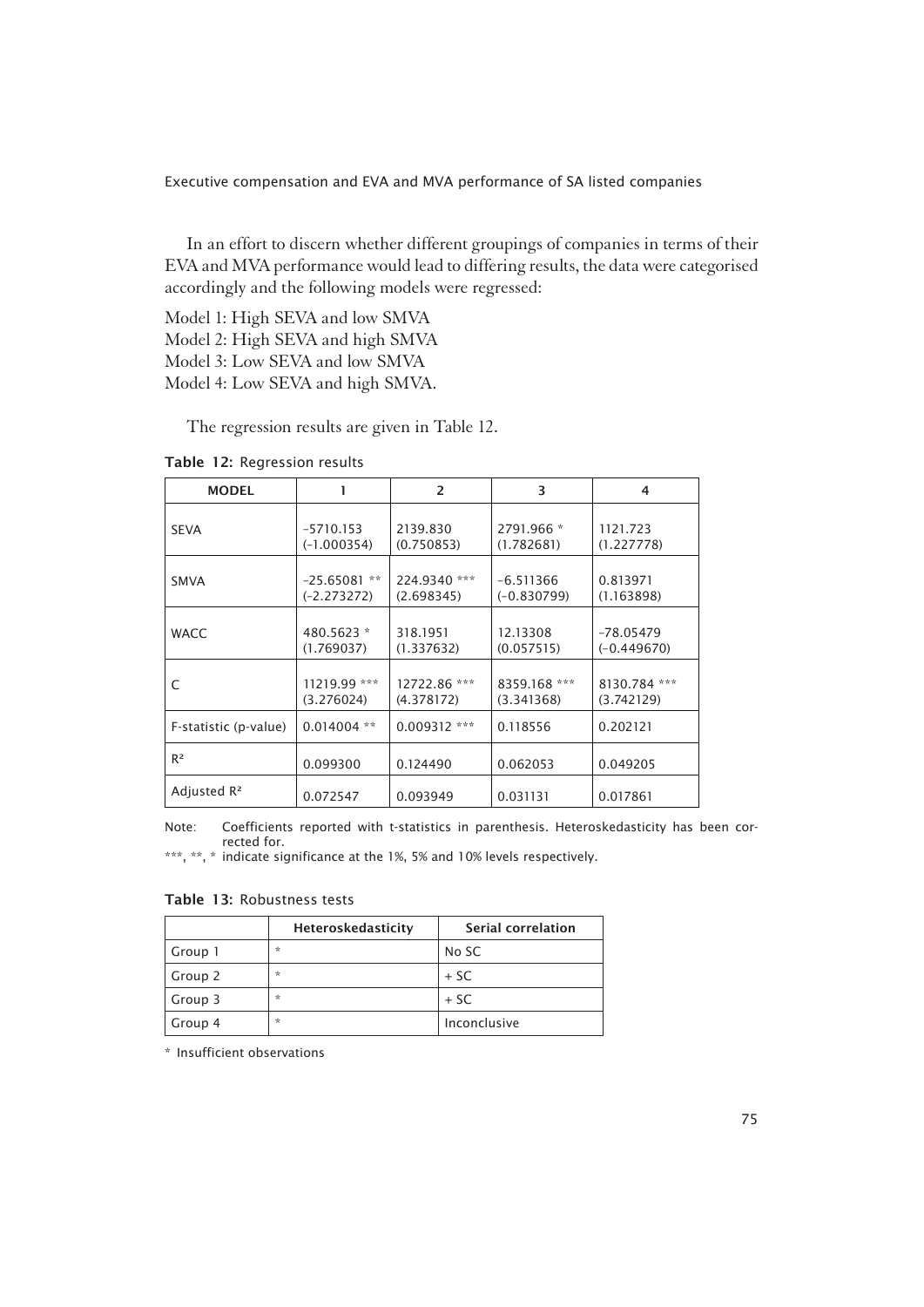From the results in Table 13, it appears that there is a significant link between executive compensation and the MVA of companies with high EVA. The significance of the link between executive remuneration and MVA was stronger for companies with high EVA and high MVA (group 2) than for companies with high EVA and low MVA (group 1). Interestingly, there is no significant link for these companies between executive remuneration and EVA. For the companies with low EVA, no significant links were found between executive remuneration and either EVA or MVA. Although the results were not very conclusive, one could argue that they support Hypothesis 3 by indicating a significant difference in the strength of the relationships as stated for the different categories of companies. It therefore appears as if companies that are successful in generating high EVA take a more forward-looking approach by placing more emphasis on MVA when determining executive compensation.

# Conclusions

The results of the study provide evidence that there is a significant relationship between the executive compensation of South African listed companies and measures of financial performance. However, in contrast to the findings of a similar study by Fatemi et al. (2003) based on American companies, this South African study finds that there is a stronger relationship between executive remuneration and the traditional performance measures of ROA and ROE, compared to the relationship between executive remuneration and EVA and MVA.

Furthermore, this study found a stronger relationship between executive compensation and EVA than between executive compensation and MVA. This is also contrary to the findings of Fatemi et al. (2003), who reported that the link between MVA and executive remuneration was stronger than that of EVA. This may be an indication that South African companies are starting to acknowledge EVA in their compensation plans, but have not yet progressed to the long-term view of shareholder wealth creation as represented by MVA. MVA can theoretically be proved to be the present value of all future EVAs that a company is expected to generate.

Another analysis that was done after categorising companies into four groups in terms of EVA and MVA reveals that companies with high EVA have significant relationships between executive remuneration and MVA. For companies with low EVA, no significant links could be found between executive remuneration and either EVA or MVA.

The difference in the findings of the two studies may be attributed to the fact that South African companies place a greater emphasis on traditional measures such as ROA and ROE when compensating executives, while their American counterparts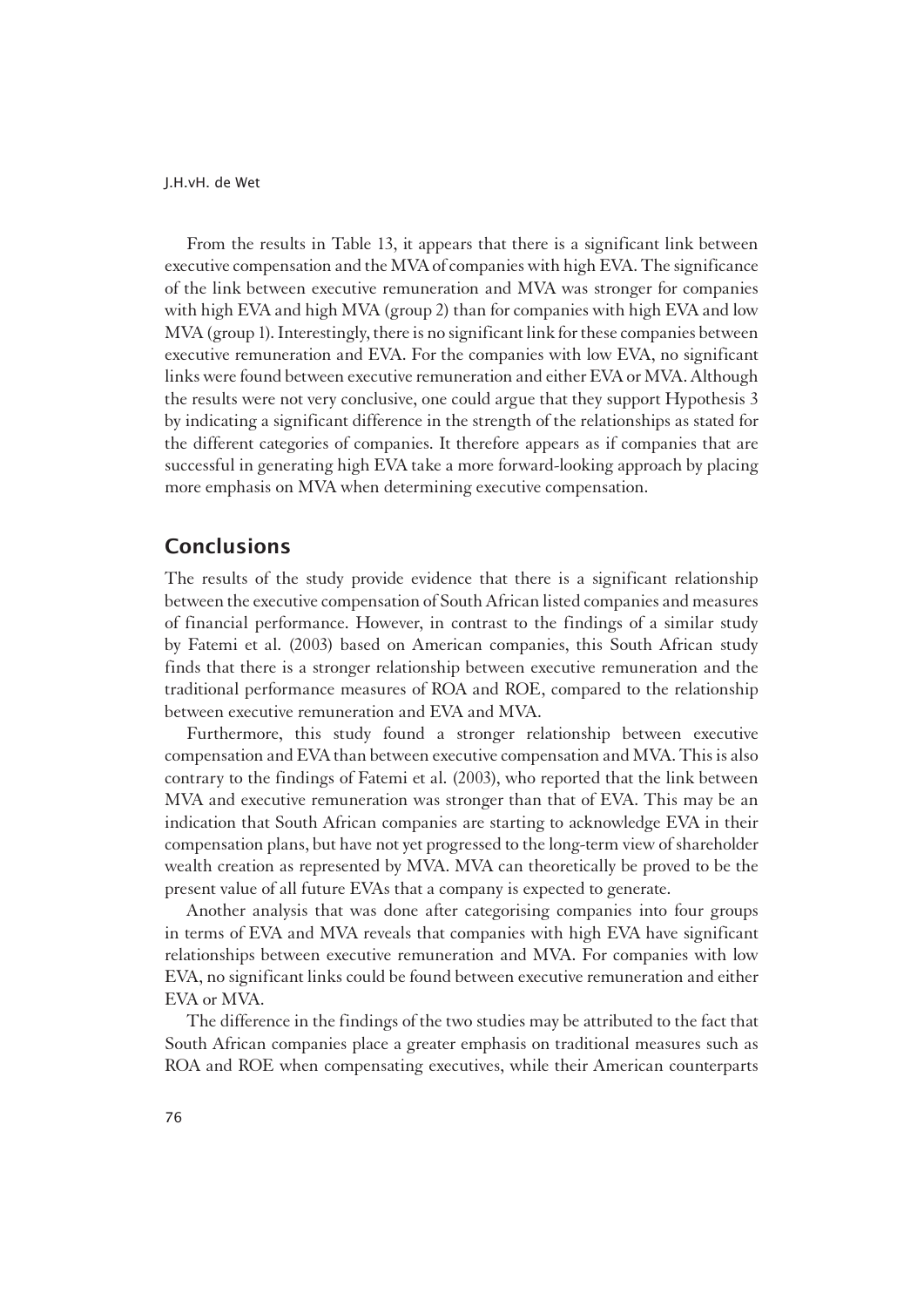tend to rely more on EVA and MVA. South African companies also seem to take a short-term view by relying more on EVA than on MVA as benchmarks for executive compensation. From a strategic perspective, there is no question that a forward-looking focus based on shareholder value creation and incorporating risk, as embodied by EVA and MVA, is essential for a sound executive remuneration policy. South African companies are therefore challenged to embrace the concept of shareholder wealth creation in their quest to measure the performance of executives fairly and to remunerate them more appropriately.

### References

- Abdullah, S.N. 2006. 'Directors' remuneration, firm's performance and corporate governance in Malaysia among distressed companies', *Corporate Governance,* 6(2): 162–174.
- Alshimmiri, T. 2004. 'Board composition, executive remuneration and corporate performance: the case of REITs', *Corporate Ownership and Control,* 2(1): 104–118.
- Authers, J. 2010. 'The fatal attraction of profits and share prices', *Financial Times,* 30 October. Baltagi, B.H. 2008. 'Forecasting with panel data', *Journal of Forecasting,* 27(2): 153–173.
- Basu, S., Hwang, L-S., Mitsudome, T. & Weintrop, J. 2007. 'Corporate governance, top executive compensation and firm performance in Japan', *Pacific-basin Finance Journal,*  15: 56–79.
- Biddle, G.C., Bowen, R.M. & Wallace, J.S. 1999. 'Evidence on EVA', *Journal of Applied Corporate Finance,* 12(2): 69–79.
- Blaine, C. 2010. 'SA bankers deserve their bonuses: remuneration expert', *ITWeb,* 27 May.
- Blair, C., Bussin, M. & De Beer, B. 2006a. 'Incentive and retention schemes for executives: the road ahead (Part II)', *Management Today Yearbook*, 64–65.
- Blair, C., Bussin, M. & De Beer, B. 2006b. Incentive and retention schemes for executives: the road ahead (Part III). *Management Today Yearbook,* 27–28.
- Brick, I.E., Palmon, O. & Wald, J.K. 2006. 'CEO compensation, director compensation, and firm performance: evidence or cronyism?', *Journal of Corporate Finance,* 12: 403–423.
- Bruce, A., Buck, T. & Main, B.G.M. 2005. 'Top executive remuneration: a view from Europe', *Journal of Management Studies,* 42(7): 1493–1506.
- Buck, T., Bruce, A., Main, G.M. & Udueni, H. 2003. 'Long term incentive plans, executive pay and UK company performance', *Journal of Management Studies,* 40(7): 1709–1727.
- Buck, T., Liu, X. & Skovoroda, R. 2008. 'Top executive pay and firm performance', *Journal of International Business Studies,* 1–18.
- Bussin, M. 2003. Factors driving changes to remuneration policy and outcomes*.* Doctoral thesis, University of Pretoria, Pretoria.
- Colvin, G. 2008. 'AmEx gets CEO pay right', *Fortune,* 21: 12–13.
- Conyon, M.J., Peck, S.I. & Sadler, G. 2000. 'Econometric modelling of UK executive compensation', *Managerial Finance,* 26(9): 3–20.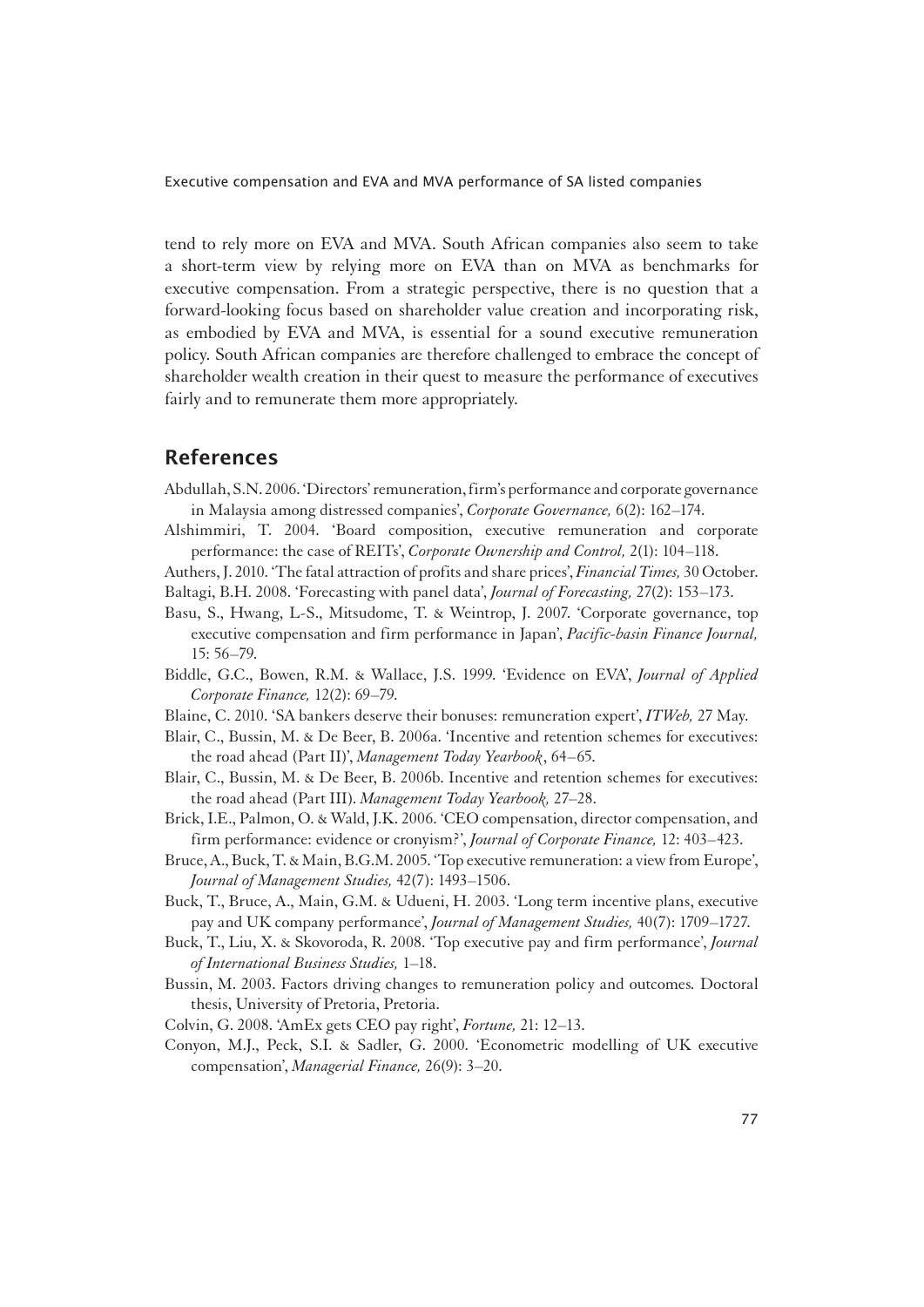- Cunat, V. & Guadalope, M. 2009. 'Executive compensation and competition in the banking and financial sectors', *Journal of Banking and Finance,* 33: 495–504.
- Dittman, I. & Maug, E. 2007. 'Lower salaries and no options? On the optimal structure of executive pay', *Journal of Finance,* 62(1): 303–343.
- Duffhues, P. & Kabir, R. 2008. 'Is the pay-performance relationship always positive? Evidence from the Netherlands', *Journal of Multinational Financial Management,* 18(1): 45–60.
- Ehrbar, A. & Stewart III, G.B. 1999. 'The EVA revolution', *Journal of Applied Corporate Finance,* 12(2): 18–31.
- Fama, E.F. 1980. 'Agency problems and the theory of the firm', *Journal of Political Economy,*  88(2): 288–307.
- Fatemi, A., Desai, A.S. & Katz, J.P. 2003. 'Wealth creation and managerial pay: MVA and EVA as determinants of executive compensation', *Global Finance Journal,* 14: 159–179.
- Fernandes, N. 2008. 'Board compensation and firm performance: the role of "independent" board members', *Journal of Multinational Financial Management,* 18: 30–44.
- Frydman, C. & Saks, R.E. 2010. 'Executive compensation: a new view from a long-term perspective, 1936–2005', *Review of Financial Studies,* 23(5): 2099–2138.
- Gabaix, X. & Landier, A. 2008. 'Why has CEO pay increased so much?', *Quarterly Journal of Economics,* February: 49–100.
- Gomez-Mejia, L.R., Tosi, H. & Hinkin, T. 1987. 'Managerial control, performance and executive compensation', *Academy of Management Control,* 30(1): 51–70.
- Grant, J.L. 1996. 'Foundations of EVATM for investment managers', *Journal of Portfolio Management,* 23: 41–45.
- Grant, J.L. 1997. *Foundations of Economic Value Added*. New Hope, PA: Frank & Fabozzi.

Gujarati, D.N. 1995. *Basic Econometrics.* New York: McGraw-Hill.

- Hausman, J.A. 1978. 'Specification test in econometrics', *Econometrica,* 46(6): 1251–1271.
- Haynes, M., Thompson, S. & Wright, M. 2007. 'Executive remuneration and corporate divestment: motivating managers to make unpalatable decisions', *Journal of Business Finance and Accounting,* 34(5 & 6): 792–818.
- Hovy, M. 2005. 'Future global remuneration strategies: compliance, defiance or alignment?', *Workspan,* 48(2): 34–38.
- IFRS 2 (International Financial Reporting Standard). 2009. *Share-based Payment.* London: International Accounting Standards Board.
- Jensen, M.C. & Meckling, W.H. 1976. 'Theory of the firm: managerial behavior, agency costs and ownership structure', *Journal of Financial Economics,* 3(4): 305–360.
- Jensen, M.C. & Murphy, K.J. 1990. 'Performance pay and top-management incentives', *Journal of Political Economy,* 98(2): 225–264.
- Jensen, M.C. & Murphy, K.J. 2004. *Remuneration: Where we've been, how we got there, what are the Problems, and how to Fix them.* ECGI Finance Working Paper No. 44.
- Jensen, M.C. & Murphy, K.J. 2010. 'CEO incentives: it is not how much you pay, but how', *Journal of Applied Corporate Finance,* 22(1): 64–76.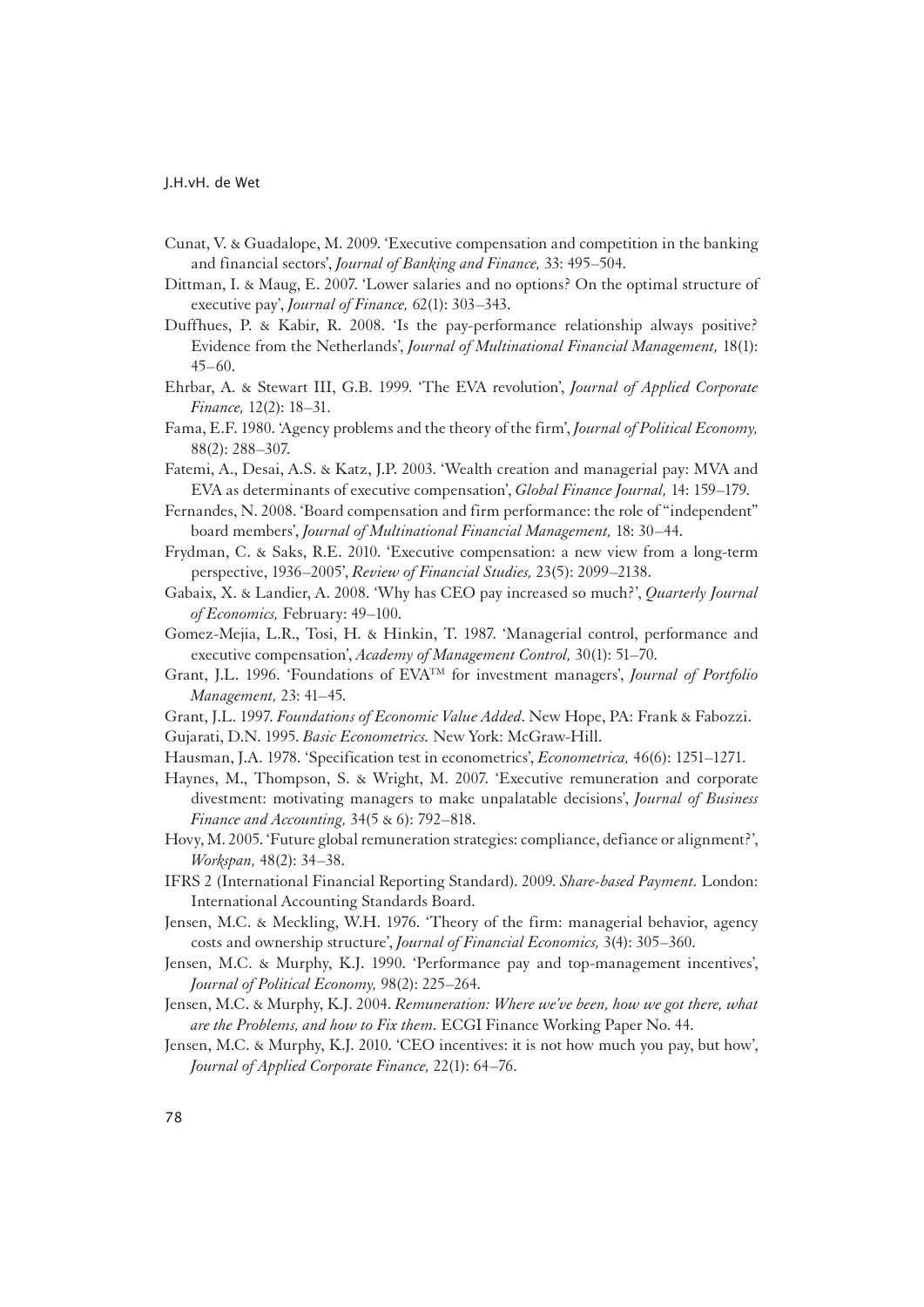- Kato, T., Kim, W. & Lee, J.H. 2007. 'Executive compensation, firm performance and chaebols in Korea: evidence from new panel data', *Pacific-basin Finance Journal,* 15: 36–55.
- King, M.E. 2009. *King Report on Governance for South Africa (King III).* Institute of Directors South Africa.
- Krafft, J. & Ravix, J-L. 2005. 'The governance of innovative firms.: an evolutionary perspective', *Economic Innovation New Technology,* 14(3): 125–147.
- Kyriazis, D. & Anastassis, C. 2007. 'The validity of the economic value added approach: an empirical application', *European Financial Management,* 13(1): 71–100.
- Main, B.G.M. 1991. 'Top executive pay and performance', *Managerial and Decision Economics,* 12(3): 219–229.
- McConvill, J. 2006. 'Executive compensation and corporate governance: rising above the "pay-for-performance" principle', *American Business Law Journal,* 43(2): 413–438.
- McKnight, P.J., Milonas, N.T., Travlos, N.G. & Weir, C. 2009. 'The Cadbury code reforms and corporate governance', *UIP Journal of Corporate Governance,* 8(1): 22–42.
- Merhebi, R., Pattenden, K., Swan, P.L. & Zhou, X. 2006. 'Australian chief executive officer remuneration: pay and performance', *Accounting and Finance,* 46: 481–497.
- Mueller, D.C. 2006. 'Corporate governance and economic performance', *International Review of Applied Economics*, 20(5): 623–643.
- Murphy, K.J. 1985. 'Corporate performance and managerial remuneration', *Journal of Accounting and Economics,* 7: 11–42.
- O'Byrne, S.F. 1996. 'EVA and market value', *Journal of Applied Corporate Finance,* 9(1): 116–125.
- O'Neill, G.L. & Iob, M. 1999. 'Determinants of executive remuneration in Australian organizations: an exploratory study', *Asia Pacific Journal of Human Resources,* 37(1): 37–65.
- Pass, C. 2003. 'Long-term incentive schemes, executive remuneration and corporate performance: an empirical study', *Corporate Governance*, 3(4): 18–27.
- Peng, L. & Röell, A. 2008. 'Executive pay and shareholder litigation', *Review of Finance,* 12: 141–184.
- PWC. 2011. *Executive Directors' Remuneration: Practices and Trends Report*. June.
- Rose, R. 2009. 'Executive pay: firm handshakes', *Financial Mail,* 10 April.
- Ross, I. 1998. 'The 1998 Stern Stewart Performance 1000', *Journal of Applied Corporate Performance,* 11(4): 122–126.
- Sharma, A.K. & Kumar, S. 2010. 'Economic value added (EVA): literature review and relevant issues', *International Journal of Economics and Finance,* 2(2): 200–220.
- Shiely, J. 1996. 'Is value management the answer?', *Chief Executive,* 119: 54–57.
- Simms, J. 2004. 'Cash of the titans', *Director,* 58(5): 44–48.
- Stern, J. 1993. 'Value and people management', *Corporate Finance*, July: 35–37.
- Stewart III, G.B. 1991. *The Quest for Value*. New York: Harper-Collins.